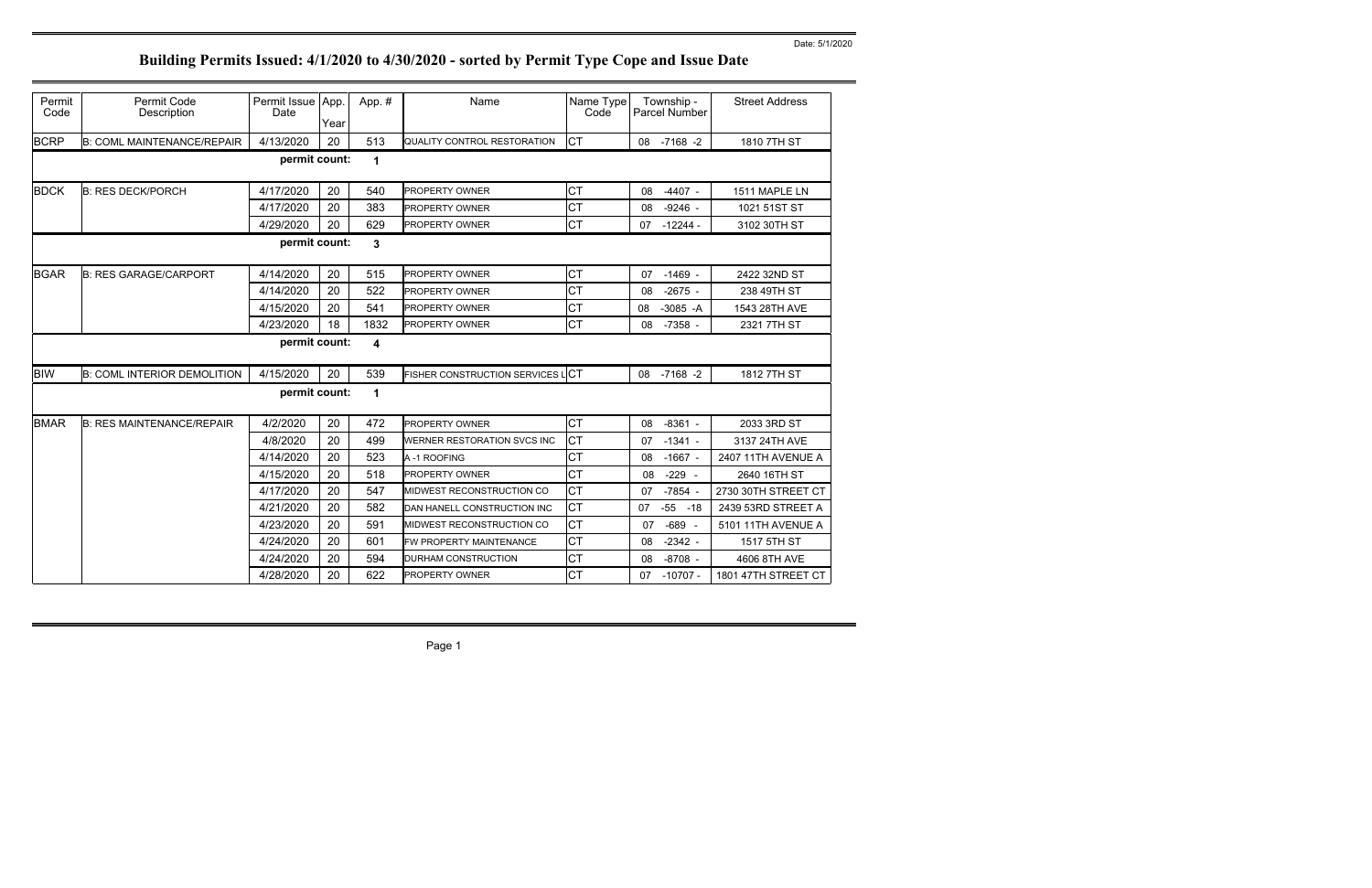Page 1b

| <b>Application Type</b><br>Description | <b>Permit Status</b>      | Estimated<br>Value |
|----------------------------------------|---------------------------|--------------------|
| <b>BLDG: COML MAINTENANCE/REPAIR</b>   | <b>PERMIT PRINTED</b>     | \$19,000           |
|                                        | permit count:             | \$19,000           |
| <b>BLDG: MISC STRUCTURE</b>            | FINAL INSPECTION COMPLETE | \$2,592            |
| <b>BLDG: MISC STRUCTURE</b>            | <b>PERMIT PRINTED</b>     | \$4,320            |
| <b>BLDG: MISC STRUCTURE</b>            | PERMIT PRINTED            | \$2,304            |
|                                        | permit count:             | \$9,216            |
| <b>BLDG: GARAGES/CARPORTS</b>          | <b>PERMIT PRINTED</b>     | \$8,736            |
| <b>BLDG: GARAGES/CARPORTS</b>          | <b>PERMIT PRINTED</b>     | \$17,500           |
| <b>BLDG: GARAGES/CARPORTS</b>          | <b>PERMIT PRINTED</b>     | \$8,400            |
| <b>BLDG: MISC STRUCTURE</b>            | FINAL INSPECTION COMPLETE | \$17,500           |
|                                        | permit count:             | \$52,136           |
| <b>BLDG: COML MAINTENANCE/REPAIR</b>   | PERMIT PRINTED            | \$20,000           |
|                                        | permit count:             | \$20,000           |
| <b>BLDG: RES MAINTENANCE/REPAIR</b>    | PERMIT PRINTED            | \$500              |
| <b>BLDG: RES MAINTENANCE/REPAIR</b>    | PERMIT PRINTED            | \$4,000            |
| <b>BLDG: RES MAINTENANCE/REPAIR</b>    | PERMIT PRINTED            | \$29,513           |
| <b>BLDG: RES DRIVEWAY</b>              | PERMIT PRINTED            | \$0                |
| <b>BLDG: RES MAINTENANCE/REPAIR</b>    | PERMIT PRINTED            | \$31,991           |
| BLDG: RES MAINTENANCE/REPAIR           | <b>PERMIT PRINTED</b>     | \$11,823           |
| <b>BLDG: RES MAINTENANCE/REPAIR</b>    | <b>PERMIT PRINTED</b>     | \$3,150            |
| BLDG: RES MAINTENANCE/REPAIR           | PERMIT PRINTED            | \$12,000           |
| <b>BLDG: RES MAINTENANCE/REPAIR</b>    | PERMIT PRINTED            | \$5,000            |
| <b>BLDG: RES MAINTENANCE/REPAIR</b>    | <b>PERMIT PRINTED</b>     | \$580              |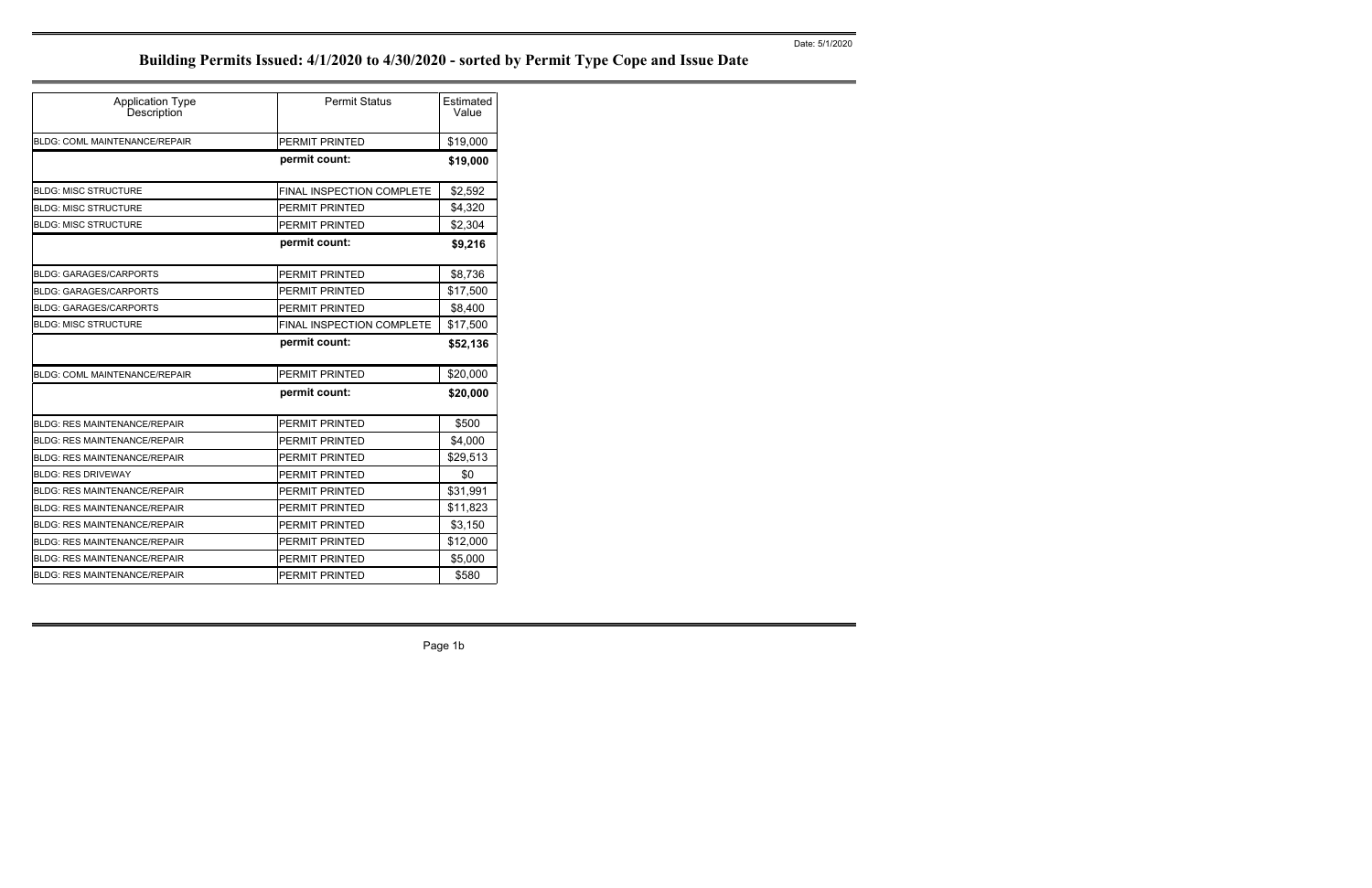| Permit<br>Code | Permit Code<br>Description          | Permit Issue App.<br>Date | Year | App.#       | Name                            | Name Type<br>Code | Township -<br>Parcel Number | <b>Street Address</b> |
|----------------|-------------------------------------|---------------------------|------|-------------|---------------------------------|-------------------|-----------------------------|-----------------------|
|                |                                     | permit count:             |      | 10          |                                 |                   |                             |                       |
| <b>BNP</b>     | <b>B: "WORKING WITHOUT A PERMIT</b> | 4/21/2020                 | 20   | 571         | CALDERON'S CONSTRUCTION OF RICT |                   | 08<br>$-246 -$              | 1533 29TH AVE         |
|                |                                     | permit count:             |      | 1           |                                 |                   |                             |                       |
| <b>BRML</b>    | <b>B: RES REMODEL</b>               | 4/13/2020                 | 20   | 509         | <b>BEIRNE BUILDERS INC</b>      | <b>CT</b>         | $-8586$ -<br>80             | 3725 10TH AVENUE CT   |
|                |                                     | permit count:             |      | $\mathbf 1$ |                                 |                   |                             |                       |
| <b>BRRF</b>    | <b>B: RES ROOFING</b>               | 4/2/2020                  | 20   | 473         | CALDERON'S CONSTRUCTION OF RI   | <b>ICT</b>        | $-8655 -$<br>08             | 5010 10TH AVE         |
|                |                                     | 4/3/2020                  | 20   | 461         | JOSH ACKERLAND CONSTRUCTION     | <b>ICT</b>        | 07<br>$-14106 -$            | 5311 16TH AVE         |
|                |                                     | 4/3/2020                  | 20   | 481         | ECONOMY ROOFING & INSULATION    | Iст               | $-8699 -$<br>08             | 713 22ND AVENUE CT    |
|                |                                     | 4/6/2020                  | 20   | 483         | QC ROOF DRS INC.                | <b>CT</b>         | 07<br>$-916 - A$            | 1941 42ND ST          |
|                |                                     | 4/6/2020                  | 20   | 487         | ALL MAJOR RESTORATIONS LLC      | <b>CT</b>         | $-4075 -2$<br>08            | 925 42ND ST           |
|                |                                     | 4/6/2020                  | 20   | 484         | LANDEROS AND SONS CONSTRUCTIOCT |                   | $-851 -$<br>08              | 130 RAILROAD AVE      |
|                |                                     | 4/7/2020                  | 20   | 491         | <b>BATES ROOFING</b>            | <b>CT</b>         | $-10285 -$<br>07            | 5009 35TH AVE         |
|                |                                     | 4/8/2020                  | 20   | 494         | QC ROOF DRS INC.                | <b>CT</b>         | $-10280 -$<br>07            | 4302 20TH AVE         |
|                |                                     | 4/8/2020                  | 20   | 502         | SAMPSON CONSTRUCTION            | <b>CT</b>         | $-13113-$<br>07             | 4915 21ST AVENUE A    |
|                |                                     | 4/8/2020                  | 20   | 500         | <b>CREW ROOFING</b>             | <b>CT</b>         | $-146 - 7$<br>07            | 3500 7TH ST           |
|                |                                     | 4/9/2020                  | 20   | 503         | A&J CONSTRUCTION                | <b>CT</b>         | $-1959 -$<br>08             | 1708 16TH ST          |
|                |                                     | 4/13/2020                 | 20   | 511         | JOSH ACKERLAND CONSTRUCTION     | Iст               | $-1405 -$<br>07             | 2408 31ST ST          |
|                |                                     | 4/13/2020                 | 20   | 512         | QC ROOF DRS INC.                | <b>CT</b>         | 08<br>$-7432 -$             | 2103 12TH ST          |
|                |                                     | 4/14/2020                 | 20   | 520         | QUALITY CONTROL RESTORATION     | <b>CT</b>         | 07<br>$-13850 -$            | 3711 77TH STREET CT   |
|                |                                     | 4/14/2020                 | 20   | 532         | FOLEY CONTRACTING LLC           | <b>CT</b>         | 07<br>$-9511 -$             | 3403 49TH ST          |
|                |                                     | 4/14/2020                 | 20   | 523         | A-1 ROOFING                     | <b>CT</b>         | $-1667 -$<br>08             | 2407 11TH AVENUE A    |
|                |                                     | 4/14/2020                 | 20   | 519         | WIRTALA CONSTRUCTION INC, PAUL  | .lcт              | $-3385 -$<br>08             | 1521 27TH ST          |
|                |                                     | 4/14/2020                 | 20   | 516         | <b>PROPERTY OWNER</b>           | <b>CT</b>         | 08<br>$-3888 -$             | 1613 14TH AVE         |
|                |                                     | 4/15/2020                 | 20   | 542         | RIVER CITIES ROOFING & MORE     | <b>CT</b>         | $-11493 -$<br>07            | 3445 54TH ST          |
|                |                                     | 4/17/2020                 | 20   | 546         | OLDE TOWN ROOFING               | <b>CT</b>         | 07<br>-7754 -               | 2400 31ST AVENUE CT   |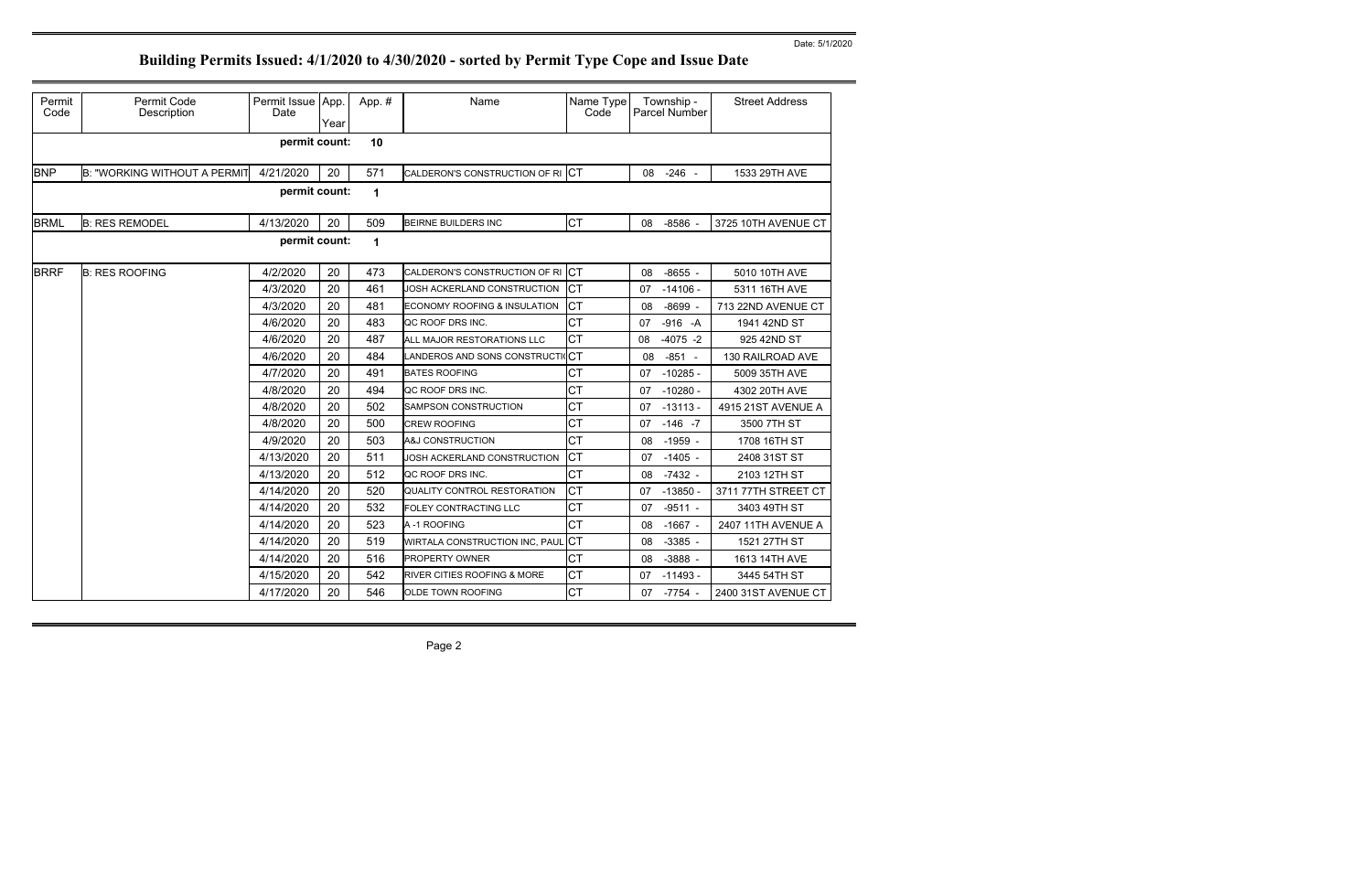Page 2b

| <b>Application Type</b><br>Description | <b>Permit Status</b>  | Estimated<br>Value |
|----------------------------------------|-----------------------|--------------------|
|                                        | permit count:         | \$98,557           |
| <b>BLDG: RES MAINTENANCE/REPAIR</b>    | PERMIT PRINTED        | \$8,400            |
|                                        | permit count:         | \$8,400            |
| <b>BLDG: RES REMODEL</b>               | PERMIT PRINTED        | \$95,279           |
|                                        | permit count:         | \$95,279           |
| <b>BLDG: RES MAINTENANCE/REPAIR</b>    | PERMIT PRINTED        | \$4,400            |
| <b>BLDG: RES MAINTENANCE/REPAIR</b>    | <b>PERMIT PRINTED</b> | \$2,500            |
| <b>BLDG: RES MAINTENANCE/REPAIR</b>    | PERMIT PRINTED        | \$4,055            |
| <b>BLDG: RES MAINTENANCE/REPAIR</b>    | <b>PERMIT PRINTED</b> | \$11,000           |
| <b>BLDG: RES MAINTENANCE/REPAIR</b>    | <b>PERMIT PRINTED</b> | \$5,225            |
| BLDG: RES MAINTENANCE/REPAIR           | PERMIT PRINTED        | \$3,600            |
| BLDG: RES MAINTENANCE/REPAIR           | <b>PERMIT PRINTED</b> | \$12,810           |
| <b>BLDG: RES MAINTENANCE/REPAIR</b>    | <b>PERMIT PRINTED</b> | \$7,000            |
| <b>BLDG: RES MAINTENANCE/REPAIR</b>    | PERMIT PRINTED        | \$25,588           |
| <b>BLDG: RES MAINTENANCE/REPAIR</b>    | PERMIT PRINTED        | \$5,900            |
| <b>BLDG: RES MAINTENANCE/REPAIR</b>    | PERMIT PRINTED        | \$2,800            |
| <b>BLDG: RES MAINTENANCE/REPAIR</b>    | PERMIT PRINTED        | \$5,000            |
| <b>BLDG: RES MAINTENANCE/REPAIR</b>    | <b>PERMIT PRINTED</b> | \$2,400            |
| <b>BLDG: RES MAINTENANCE/REPAIR</b>    | PERMIT PRINTED        | \$10,200           |
| <b>BLDG: RES MAINTENANCE/REPAIR</b>    | <b>PERMIT PRINTED</b> | \$5,800            |
| <b>BLDG: RES MAINTENANCE/REPAIR</b>    | <b>PERMIT PRINTED</b> | \$29,513           |
| BLDG: RES MAINTENANCE/REPAIR           | PERMIT PRINTED        | \$2,500            |
| <b>BLDG: RES MAINTENANCE/REPAIR</b>    | PERMIT PRINTED        | \$2,000            |
| <b>BLDG: RES MAINTENANCE/REPAIR</b>    | PERMIT PRINTED        | \$7,400            |
| <b>BLDG: RES MAINTENANCE/REPAIR</b>    | PERMIT PRINTED        | \$43,068           |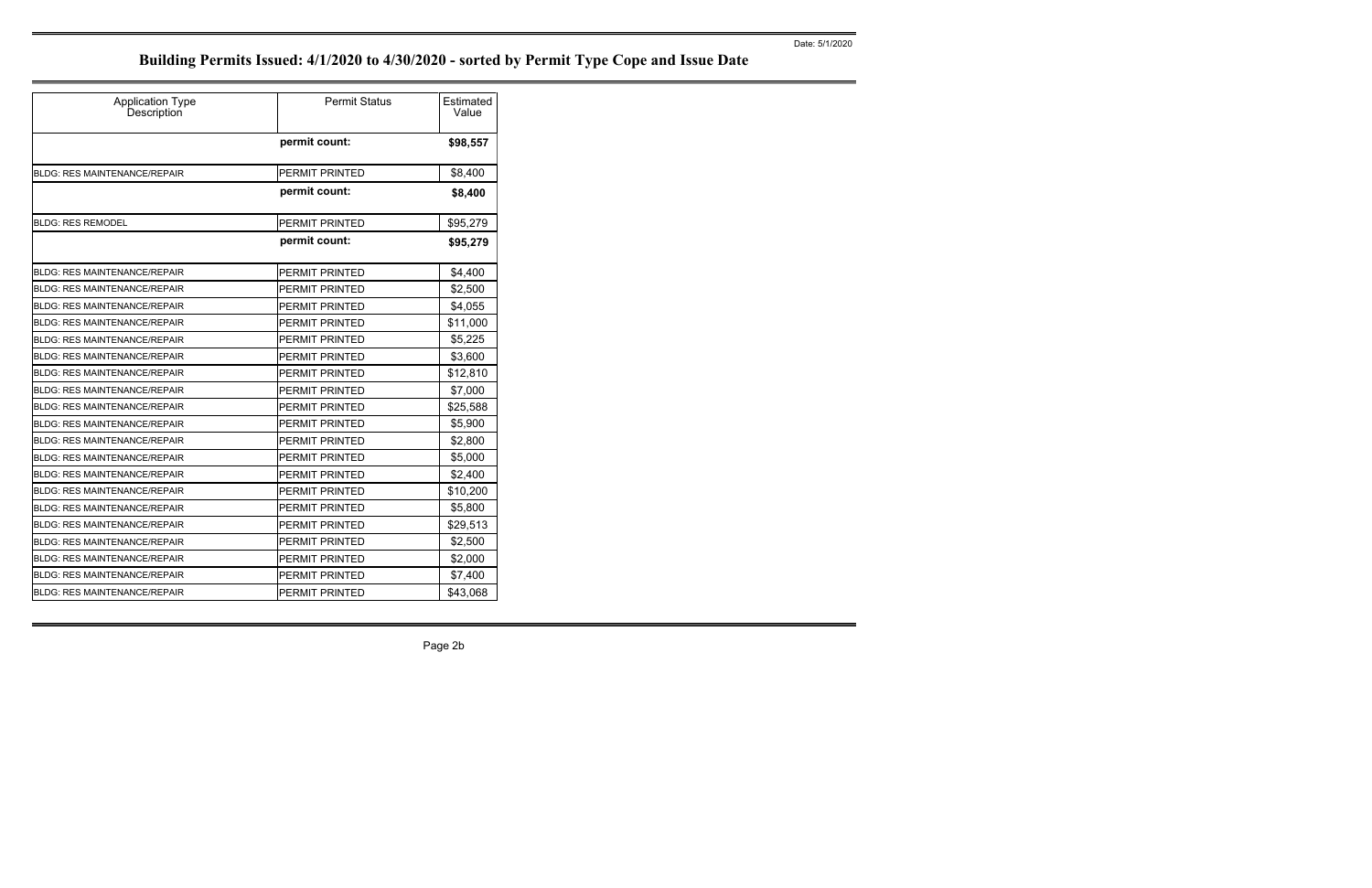|  | Building Permits Issued: 4/1/2020 to 4/30/2020 - sorted by Permit Type Cope and Issue Date |  |  |  |  |
|--|--------------------------------------------------------------------------------------------|--|--|--|--|
|--|--------------------------------------------------------------------------------------------|--|--|--|--|

| Permit<br>Code | Permit Code<br>Description | Permit Issue App.<br>Date | Year | App. # | Name                             | Name Type<br>Code | Township -<br>Parcel Number | <b>Street Address</b> |
|----------------|----------------------------|---------------------------|------|--------|----------------------------------|-------------------|-----------------------------|-----------------------|
| <b>BRRF</b>    | <b>B: RES ROOFING</b>      | 4/17/2020                 | 20   | 544    | FOLEY CONTRACTING LLC            | <b>CT</b>         | 08<br>$-8193 - 1$           | 5324 10TH AVE         |
|                |                            | 4/20/2020                 | 20   | 557    | QC GENERAL, INC                  | <b>CT</b>         | $-10370 -$<br>07            | 1308 48TH ST          |
|                |                            | 4/20/2020                 | 20   | 564    | VERN'S HOME IMPROVEMENT          | <b>CT</b>         | $-10723 -$<br>07            | 3437 52ND ST          |
|                |                            | 4/20/2020                 | 20   | 560    | QUALITY CONSTRUCTION SVCS INC    | <b>CT</b>         | $-10749 -$<br>07            | 3444 52ND ST          |
|                |                            | 4/20/2020                 | 20   | 559    | QUALITY CONSTRUCTION SVCS INC    | <b>ICT</b>        | $-10818 -$<br>07            | 4620 47TH ST          |
|                |                            | 4/20/2020                 | 20   | 558    | VERN'S HOME IMPROVEMENT          | <b>CT</b>         | 07<br>$-1668 -$             | 1825 32ND ST          |
|                |                            | 4/20/2020                 | 20   | 561    | QC ROOF DRS INC.                 | <b>CT</b>         | $-103 - 1$<br>08            | 1872 19TH AVE         |
|                |                            | 4/20/2020                 | 20   | 556    | QC GENERAL, INC                  | <b>CT</b>         | $-6699 - 7$<br>08           | 2660 12TH ST          |
|                |                            | 4/21/2020                 | 20   | 580    | RIVER CITIES ROOFING & MORE      | <b>CT</b>         | 07<br>$-9484 -$             | 3407 50TH ST          |
|                |                            | 4/21/2020                 | 20   | 575    | QC ROOF DRS INC.                 | <b>CT</b>         | 07<br>$-9855 -$             | 3561 49TH ST          |
|                |                            | 4/21/2020                 | 20   | 571    | CALDERON'S CONSTRUCTION OF RI    | <b>CT</b>         | $-246 -$<br>08              | 1533 29TH AVE         |
|                |                            | 4/21/2020                 | 20   | 578    | <b>PROPERTY OWNER</b>            | <b>CT</b>         | $-4071 - 1$<br>08           | 825 42ND ST           |
|                |                            | 4/21/2020                 | 20   | 579    | MIDWEST COMPLETE CONSTRUCTIOCT   |                   | 08<br>$-5016 -$             | 1619 16TH AVE         |
|                |                            | 4/21/2020                 | 20   | 566    | 33 CARPENTERS CONSTRUCTION INCCT |                   | $-7883 -$<br>08             | 1925 15TH STREET A    |
|                |                            | 4/21/2020                 | 20   | 568    | <b>A&amp;J CONSTRUCTION</b>      | <b>CT</b>         | $-843 - 2$<br>08            | 166 RAILROAD AVE      |
|                |                            | 4/22/2020                 | 20   | 585    | TRUJILLO CONSTRUCTION            | <b>CT</b>         | $-3315 -$<br>08             | 1908 23RD STREET A    |
|                |                            | 4/22/2020                 | 20   | 586    | <b>BILL'S HOME IMPROVEMENT</b>   | <b>CT</b>         | 08<br>$-3461 -$             | 2320 13TH ST          |
|                |                            | 4/23/2020                 | 20   | 588    | JOSH ACKERLAND CONSTRUCTION      | <b>CT</b>         | 07<br>$-1443 -$             | 2457 32ND ST          |
|                |                            | 4/23/2020                 | 20   | 590    | PROPERTY OWNER                   | <b>CT</b>         | $-5822 -$<br>07             | 4503 21ST AVE         |
|                |                            | 4/23/2020                 | 20   | 589    | <b>CREW ROOFING</b>              | <b>CT</b>         | $-6676 -$<br>08             | 2952 11TH AVENUE C    |
|                |                            | 4/27/2020                 | 20   | 606    | QC ROOF DRS INC.                 | <b>CT</b>         | 07<br>$-10386 -$            | 3568 13TH ST          |
|                |                            | 4/27/2020                 | 20   | 608    | <b>BATES ROOFING</b>             | <b>CT</b>         | 07<br>$-159 - 1$            | 1200 36TH AVE         |
|                |                            | 4/27/2020                 | 20   | 609    | FISHER CONSTRUCTION SERVICES LCT |                   | $-3259 -$<br>08             | 1854 25TH ST          |
|                |                            | 4/27/2020                 | 20   | 605    | QC ROOF DRS INC.                 | <b>CT</b>         | $-8447 -$<br>08             | 3300 16TH ST          |
|                |                            | 4/29/2020                 | 20   | 628    | PROPERTY OWNER                   | <b>CT</b>         | 08<br>$-4491 -$             | 1505 3RD ST           |
|                |                            | 4/29/2020                 | 20   | 630    | PROPERTY OWNER                   | <b>CT</b>         | $-7575 -$<br>08             | 403 48TH ST           |
|                |                            | 4/30/2020                 | 20   | 634    | PROPERTY OWNER                   | <b>CT</b>         | $-992 - B$<br>07            | 2607 47TH ST          |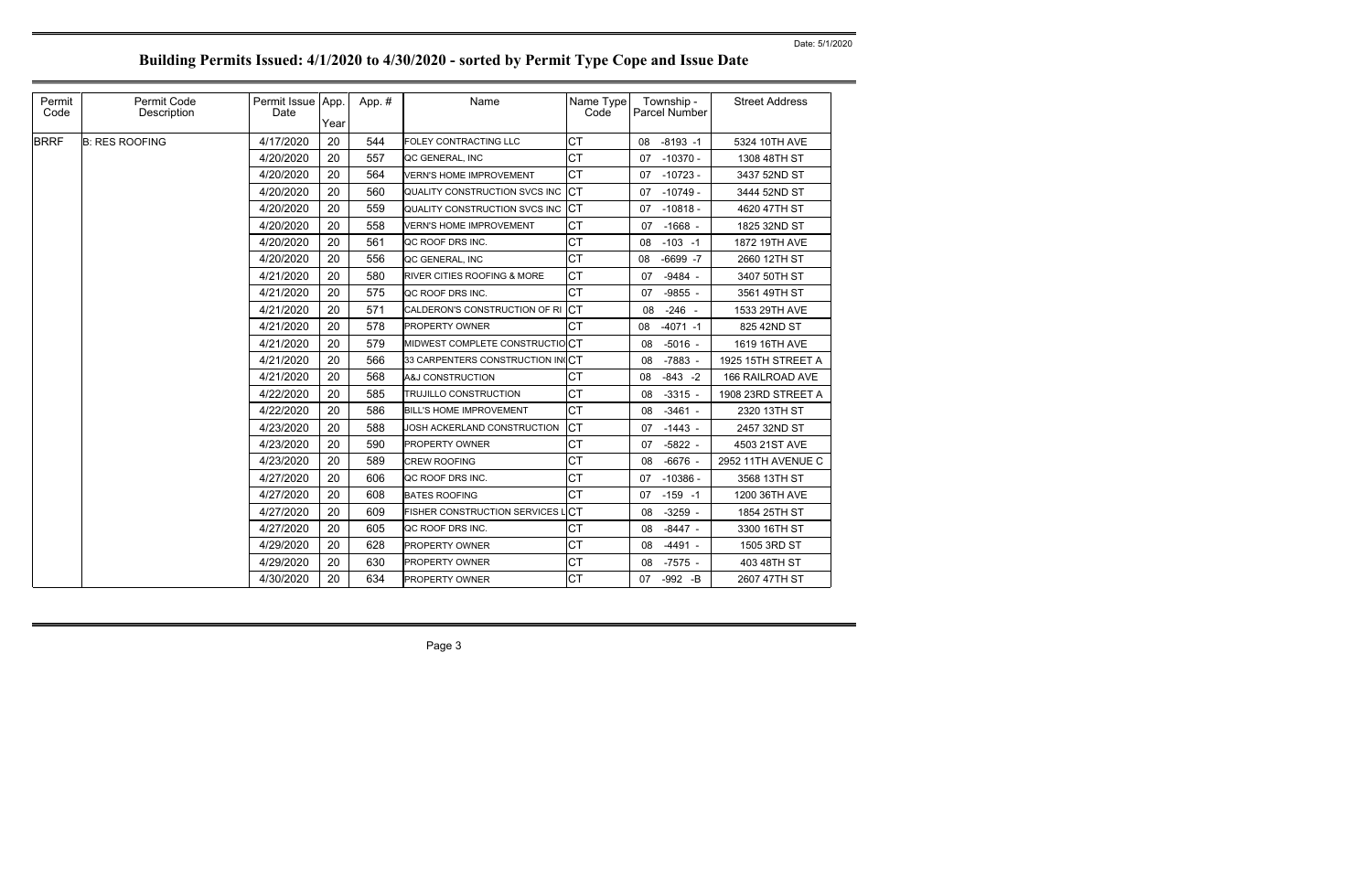Page 3b

| <b>Application Type</b><br>Description | <b>Permit Status</b>             | Estimated<br>Value |
|----------------------------------------|----------------------------------|--------------------|
| <b>BLDG: RES MAINTENANCE/REPAIR</b>    | <b>PERMIT PRINTED</b>            | \$4,800            |
| <b>BLDG: RES MAINTENANCE/REPAIR</b>    | <b>PERMIT PRINTED</b>            | \$7,800            |
| <b>BLDG: RES MAINTENANCE/REPAIR</b>    | <b>PERMIT PRINTED</b>            | \$5,800            |
| <b>BLDG: RES MAINTENANCE/REPAIR</b>    | PERMIT PRINTED                   | \$14,800           |
| BLDG: RES MAINTENANCE/REPAIR           | PERMIT PRINTED                   | \$7,500            |
| <b>BLDG: RES MAINTENANCE/REPAIR</b>    | PERMIT PRINTED                   | \$4,100            |
| <b>BLDG: RES MAINTENANCE/REPAIR</b>    | <b>PERMIT PRINTED</b>            | \$10,500           |
| <b>BLDG: RES MAINTENANCE/REPAIR</b>    | <b>PERMIT PRINTED</b>            | \$5,800            |
| <b>BLDG: RES MAINTENANCE/REPAIR</b>    | <b>PERMIT PRINTED</b>            | \$2,700            |
| <b>BLDG: RES MAINTENANCE/REPAIR</b>    | <b>PERMIT PRINTED</b>            | \$8,400            |
| BLDG: RES MAINTENANCE/REPAIR           | PERMIT PRINTED                   | \$8,400            |
| <b>BLDG: RES MAINTENANCE/REPAIR</b>    | <b>FINAL INSPECTION COMPLETE</b> | \$1,920            |
| <b>BLDG: RES MAINTENANCE/REPAIR</b>    | PERMIT PRINTED                   | \$7,285            |
| <b>BLDG: RES MAINTENANCE/REPAIR</b>    | <b>PERMIT PRINTED</b>            | \$14,061           |
| <b>BLDG: RES MAINTENANCE/REPAIR</b>    | <b>PERMIT PRINTED</b>            | \$9,000            |
| <b>BLDG: RES MAINTENANCE/REPAIR</b>    | <b>PERMIT PRINTED</b>            | \$3,600            |
| BLDG: RES MAINTENANCE/REPAIR           | <b>PERMIT PRINTED</b>            | \$1,900            |
| BLDG: RES MAINTENANCE/REPAIR           | PERMIT PRINTED                   | \$11,324           |
| <b>BLDG: RES MAINTENANCE/REPAIR</b>    | <b>PERMIT PRINTED</b>            | \$1,140            |
| <b>BLDG: RES MAINTENANCE/REPAIR</b>    | FINAL INSPECTION COMPLETE        | \$2,000            |
| <b>BLDG: RES MAINTENANCE/REPAIR</b>    | PERMIT PRINTED                   | \$10,000           |
| BLDG: RES MAINTENANCE/REPAIR           | PERMIT PRINTED                   | \$8,170            |
| <b>BLDG: RES MAINTENANCE/REPAIR</b>    | <b>PERMIT PRINTED</b>            | \$7,000            |
| <b>BLDG: RES MAINTENANCE/REPAIR</b>    | PERMIT PRINTED                   | \$13,000           |
| <b>BLDG: RES MAINTENANCE/REPAIR</b>    | <b>PERMIT PRINTED</b>            | \$150              |
| <b>BLDG: RES MAINTENANCE/REPAIR</b>    | <b>PERMIT PRINTED</b>            | \$1,800            |
| BLDG: RES MAINTENANCE/REPAIR           | <b>PERMIT PRINTED</b>            | \$6,000            |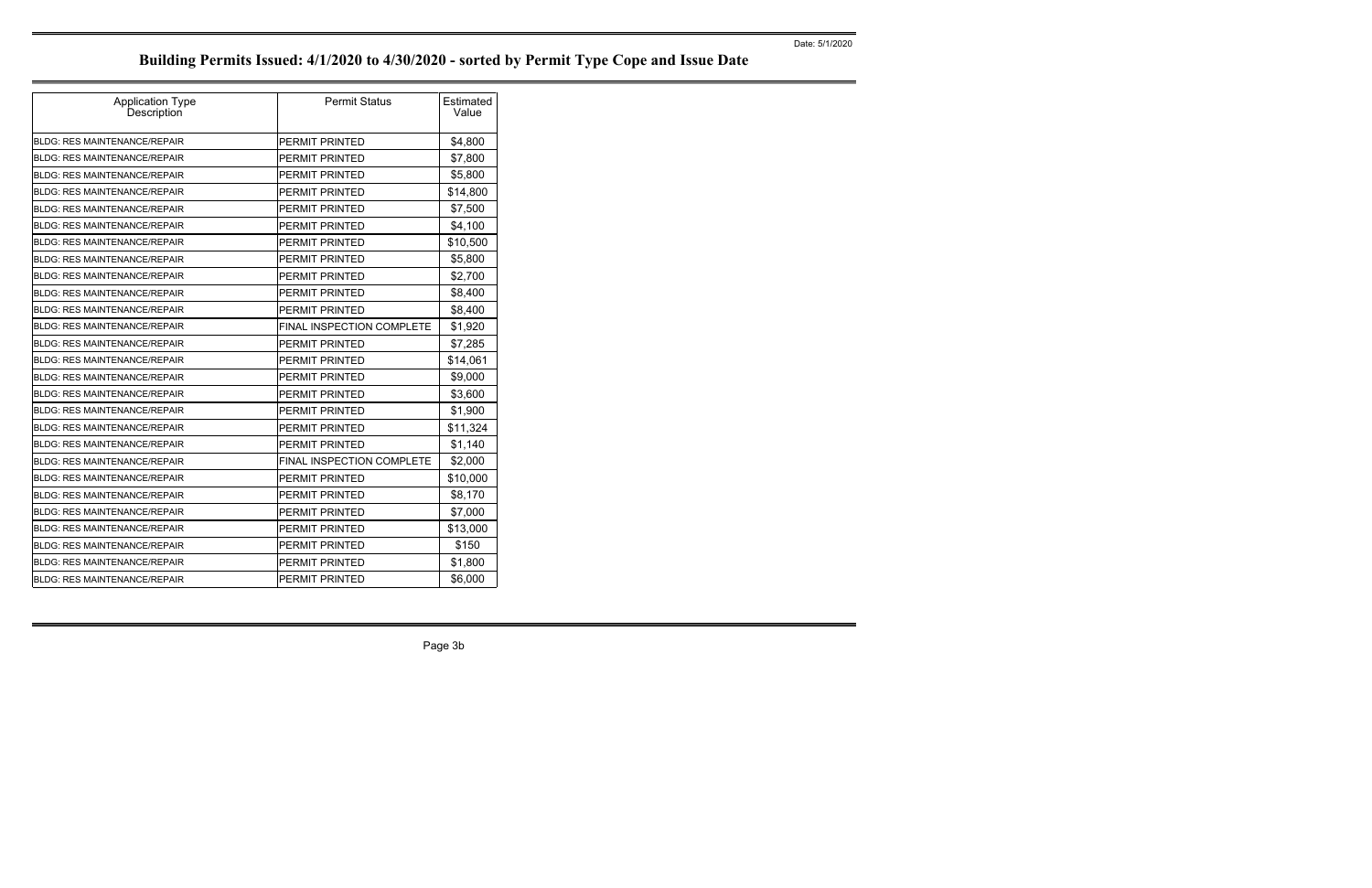| Permit<br>Code | Permit Code<br>Description        | Permit Issue App.<br>Date | Year | App. #         | Name                             | Name Type<br>Code | Township -<br>Parcel Number | <b>Street Address</b> |
|----------------|-----------------------------------|---------------------------|------|----------------|----------------------------------|-------------------|-----------------------------|-----------------------|
|                |                                   | permit count:             |      | 47             |                                  |                   |                             |                       |
| <b>BRSA</b>    | <b>B: RES ADDITION</b>            | 4/8/2020                  | 20   | 498            | MIDWEST COMPLETE CONSTRUCTIOCT   |                   | 08<br>$-8878 -$             | 2816 2ND ST           |
|                |                                   | 4/27/2020                 | 20   | 596            | RYAN BEEMAN CONSTRUCTION INC CT  |                   | 08<br>$-9298 -$             | 2713 8TH STREET CT    |
|                |                                   | permit count:             |      | $\mathbf{2}$   |                                  |                   |                             |                       |
| <b>BRSD</b>    | <b>B: RES SIDING</b>              | 4/3/2020                  | 20   | 482            | CALDERON'S CONSTRUCTION OF RICT  |                   | 08<br>$-8167 -$             | 1137 29TH ST          |
|                |                                   | 4/6/2020                  | 20   | 483            | QC ROOF DRS INC.                 | <b>CT</b>         | $-916 - A$<br>07            | 1941 42ND ST          |
|                |                                   | 4/14/2020                 | 20   | 523            | A-1 ROOFING                      | <b>CT</b>         | $-1667 -$<br>08             | 2407 11TH AVENUE A    |
|                |                                   | 4/17/2020                 | 20   | 548            | DAN HANELL CONSTRUCTION INC      | <b>CT</b>         | $-13900 -$<br>07            | 3536 49TH ST          |
|                |                                   | 4/20/2020                 | 20   | 562            | TRUJILLO CONSTRUCTION            | <b>CT</b>         | $-448 -$<br>08              | 2118 8TH AVE          |
|                |                                   | 4/21/2020                 | 20   | 582            | DAN HANELL CONSTRUCTION INC      | <b>CT</b>         | $-55 - 18$<br>07            | 2439 53RD STREET A    |
|                |                                   | 4/30/2020                 | 20   | 631            | <b>PROPERTY OWNER</b>            | <b>CT</b>         | $-9454 -$<br>07             | 4104 17TH AVE         |
|                |                                   | permit count:             |      | $\overline{7}$ |                                  |                   |                             |                       |
| <b>BSMT</b>    | <b>B: RES BASEMENT WATERPROOF</b> | 4/3/2020                  | 20   | 477            | <b>MIDWEST RECONSTRUCTION CO</b> | <b>CT</b>         | 08<br>$-7860 -$             | 1824 13TH ST          |
|                |                                   | 4/6/2020                  | 20   | 486            | ABSOLUTELY DRY BASEMENT WATEICT  |                   | $-5808 -$<br>07             | 4513 22ND AVE         |
|                |                                   | 4/6/2020                  | 20   | 488            | MIDWEST RECONSTRUCTION CO        | Iст               | 08<br>$-4653 - 1$           | 4411 7TH AVE          |
|                |                                   | permit count:             |      | 3              |                                  |                   |                             |                       |
| <b>BW</b>      | <b>B: WRECK MISC STRUCTURE</b>    | 4/23/2020                 | 20   | 593            | CENTER POINT CONSTRUCTION SERCT  |                   | $-7789 - 2$<br>07           | 4040 36TH AVENUE CT   |
|                |                                   | 4/30/2020                 | 20   | 635            | <b>RED STAR INC</b>              | <b>CT</b>         | $-359 -$<br>07              | 4515 34TH ST          |
|                |                                   | permit count:             |      | $\mathbf{2}$   |                                  |                   |                             |                       |
| <b>BWKH</b>    | <b>B: WRECK HOUSE</b>             | 4/7/2020                  | 20   | 490            | HERITAGE WESLEYAN CHURCH         | Iст               | $-347 -$<br>08              | 334 5TH AVE           |
|                |                                   | 4/21/2020                 | 20   | 577            | COOPMAN TRUCKING & EXCAVATINGCT  |                   | $-552$ $-E$<br>07           | 3721 33RD AVE         |
|                |                                   | permit count:             |      | $\mathbf{2}$   |                                  |                   |                             |                       |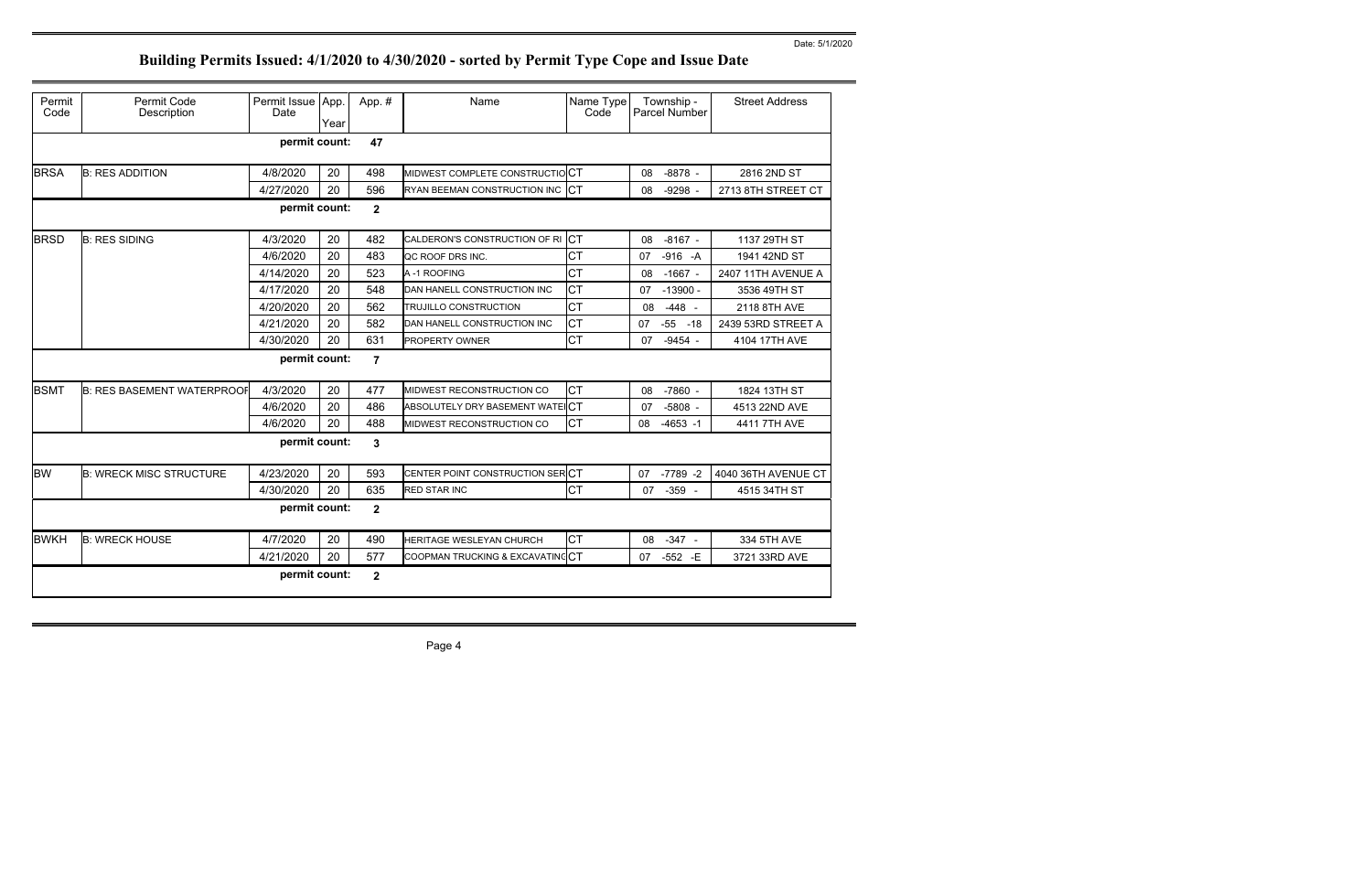Page 4b

| <b>Application Type</b><br>Description | <b>Permit Status</b>  | Estimated<br>Value |
|----------------------------------------|-----------------------|--------------------|
|                                        | permit count:         | \$371,709          |
| <b>BLDG: RES ADDITION</b>              | <b>PERMIT PRINTED</b> | \$16,000           |
| <b>BLDG: RES ADDITION</b>              | PERMIT PRINTED        | \$35,000           |
|                                        | permit count:         | \$51,000           |
| <b>BLDG: RES MAINTENANCE/REPAIR</b>    | <b>PERMIT PRINTED</b> | \$8,000            |
| BLDG: RES MAINTENANCE/REPAIR           | PERMIT PRINTED        | \$11,000           |
| <b>BLDG: RES MAINTENANCE/REPAIR</b>    | PERMIT PRINTED        | \$29,513           |
| <b>BLDG: RES MAINTENANCE/REPAIR</b>    | PERMIT PRINTED        | \$22,000           |
| <b>BLDG: RES MAINTENANCE/REPAIR</b>    | PERMIT PRINTED        | \$4,200            |
| <b>BLDG: RES MAINTENANCE/REPAIR</b>    | PERMIT PRINTED        | \$11,823           |
| <b>BLDG: RES MAINTENANCE/REPAIR</b>    | <b>PERMIT PRINTED</b> | \$3,550            |
|                                        | permit count:         | \$90,086           |
| <b>BLDG: RES MAINTENANCE/REPAIR</b>    | <b>PERMIT PRINTED</b> | \$12,422           |
| <b>BLDG: RES MAINTENANCE/REPAIR</b>    | PERMIT PRINTED        | \$4,800            |
| <b>BLDG: RES MAINTENANCE/REPAIR</b>    | <b>PERMIT PRINTED</b> | \$4,415            |
|                                        | permit count:         | \$21,637           |
| WRECK: ALL OTHER BUILDINGS/STRUCTURES  | <b>PERMIT PRINTED</b> | \$1,230            |
| WRECK: ALL OTHER BUILDINGS/STRUCTURES  | <b>PERMIT PRINTED</b> | \$0                |
|                                        | permit count:         | \$1,230            |
| WRECK: 1 FAMILY HOUSE                  | PERMIT PRINTED        | \$0                |
| WRECK: 1 FAMILY HOUSE                  | <b>PERMIT PRINTED</b> | \$0                |
|                                        | permit count:         | \$0                |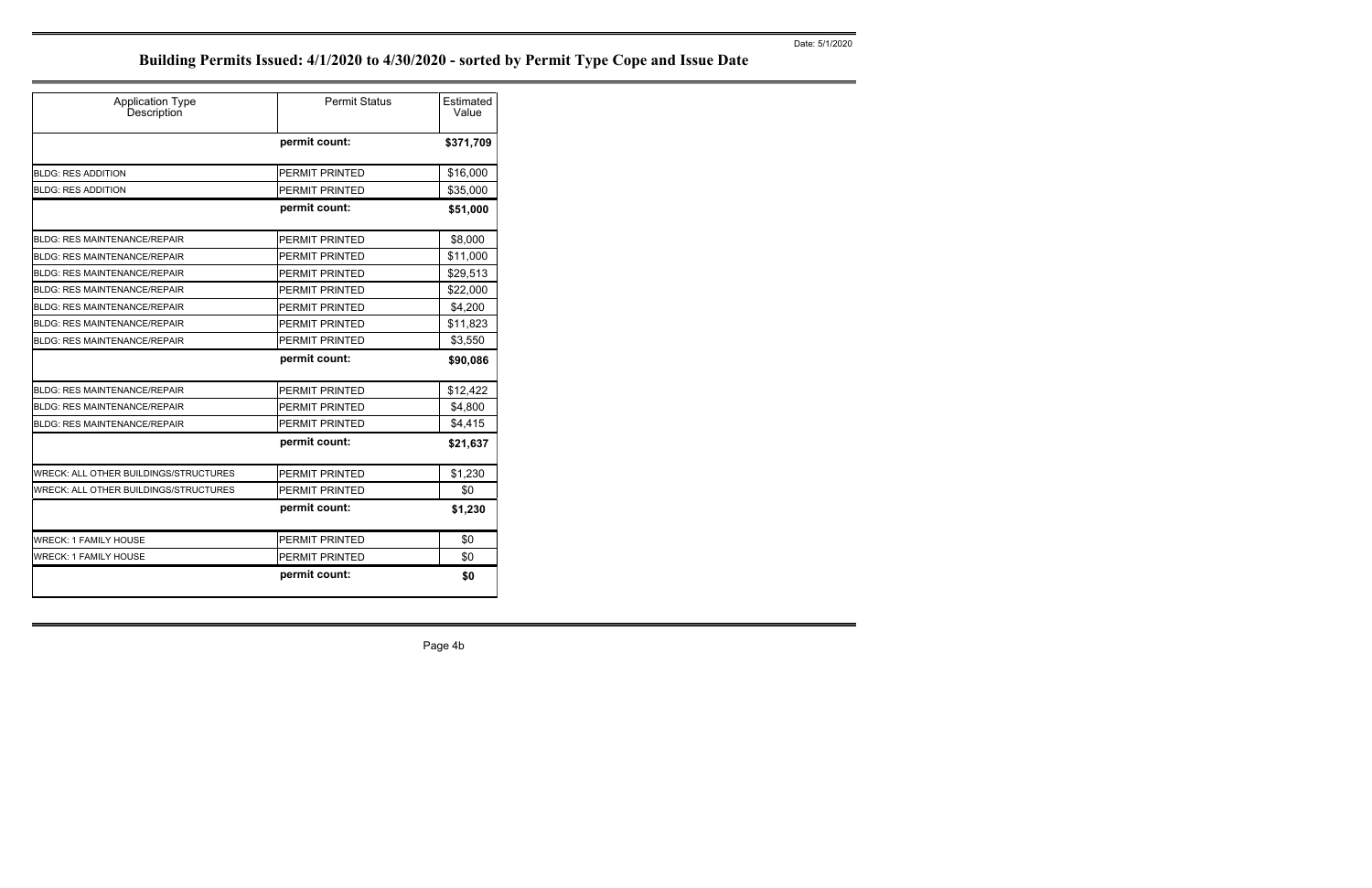| Permit           | Permit Code                 | Permit Issue App. |      | App.#                | Name                                  | Name Type | Township -           | <b>Street Address</b> |
|------------------|-----------------------------|-------------------|------|----------------------|---------------------------------------|-----------|----------------------|-----------------------|
| Code             | Description                 | Date              |      |                      |                                       | Code      | Parcel Number        |                       |
|                  |                             |                   | Year |                      |                                       |           |                      |                       |
| C <sub>2</sub>   | CO DEPOSIT > \$25000        | 4/13/2020         | 20   | 509                  | <b>BEIRNE BUILDERS INC</b>            | <b>CT</b> | $-8586 -$<br>08      | 3725 10TH AVENUE CT   |
|                  |                             | 4/27/2020         | 20   | 596                  | RYAN BEEMAN CONSTRUCTION INC          | <b>CT</b> | $-9298 -$<br>08      | 2713 8TH STREET CT    |
|                  |                             | permit count:     |      | $\mathbf{2}$         |                                       |           |                      |                       |
|                  |                             |                   |      |                      |                                       |           |                      |                       |
| DRN <sub>1</sub> | ENG: CLASS 1 DRAINAGE       | 4/7/2020          | 20   | 490                  | HERITAGE WESLEYAN CHURCH              | <b>CT</b> | $-347 -$<br>08       | 334 5TH AVE           |
|                  |                             | 4/8/2020          | 20   | 501                  | EMERY CONSTRUCTION GROUP, INCCT       |           | $-7791 -$<br>08      | 547 26TH AVE          |
|                  |                             | 4/9/2020          | 20   | 507                  | <b>PROPERTY OWNER</b>                 | <b>CT</b> | $-274 - 3$<br>07     | 6600 34TH AVE         |
|                  |                             | 4/9/2020          | 20   | 505                  | <b>PROPERTY OWNER</b>                 | <b>CT</b> | $-2900 -$<br>08      | 2430 5TH AVE          |
|                  |                             | 4/14/2020         | 20   | 515                  | <b>PROPERTY OWNER</b>                 | <b>CT</b> | $-1469 -$<br>07      | 2422 32ND ST          |
|                  |                             | 4/14/2020         | 20   | 522                  | PROPERTY OWNER                        | <b>CT</b> | 08<br>$-2675 -$      | 238 49TH ST           |
|                  |                             | 4/15/2020         | 20   | 541                  | <b>PROPERTY OWNER</b>                 | <b>CT</b> | $-3085 - A$<br>08    | 1543 28TH AVE         |
|                  |                             | 4/20/2020         | 20   | 563                  | JEFF R FRY CORPORATION                | <b>CT</b> | $-65$<br>$-20$<br>07 | 1417 43RD ST          |
|                  |                             | 4/21/2020         | 20   | 577                  | COOPMAN TRUCKING & EXCAVATING CT      |           | $-552$ $-E$<br>07    | 3721 33RD AVE         |
|                  |                             | 4/24/2020         | 20   | 602                  | EVANS CONCRETE AND EXCAVCTING CT      |           | $-13442 -$<br>07     | 2923 56TH STREET CT   |
|                  |                             | 4/30/2020         | 20   | 632                  | PROPERTY OWNER                        | <b>CT</b> | $-9454 -$<br>07      | 4104 17TH AVE         |
|                  |                             | permit count:     |      | 11                   |                                       |           |                      |                       |
|                  |                             |                   |      |                      |                                       |           |                      |                       |
| EC               | E: COML ELECTRICAL          | 4/1/2020          | 20   | 465                  | <b>TRINITY ELECTRIC</b>               | <b>CT</b> | $-240 - 1$<br>07     | 2700 53RD ST          |
|                  |                             | 4/14/2020         | 20   | 65                   | BUSH CONSTRUCTION COMPANY INCCT       |           | -13987 -<br>07       | 1100 36TH AVE         |
|                  |                             |                   |      |                      | ART-O-LITE ELECTRIC CO                | <b>SC</b> |                      |                       |
|                  |                             |                   |      |                      | <b>CRAWFORD HEATING &amp; COOLING</b> | <b>SC</b> |                      |                       |
|                  |                             | 4/29/2020         | 20   | 627                  | RELIABLE RELAMPING INC                | <b>CT</b> | 07 -14531 -          | 3820 44TH AVENUE DR   |
|                  |                             | permit count:     |      | $\mathbf 3$          |                                       |           |                      |                       |
| <b>EINV</b>      | <b>E: RES INVESTIGATION</b> | 4/14/2020         | 20   | 517                  | FW PROPERTY MAINTENANCE               | Iст       | $-430 -$<br>08       | 2106 7TH AVE          |
|                  |                             | permit count:     |      | $\blacktriangleleft$ |                                       |           |                      |                       |
| <b>ENA</b>       | <b>B: RES SIDEWALK</b>      | 4/20/2020         | 20   | 563                  | JEFF R FRY CORPORATION                | <b>CT</b> | $-65$<br>$-20$<br>07 | 1417 43RD ST          |
|                  |                             |                   |      |                      |                                       |           |                      |                       |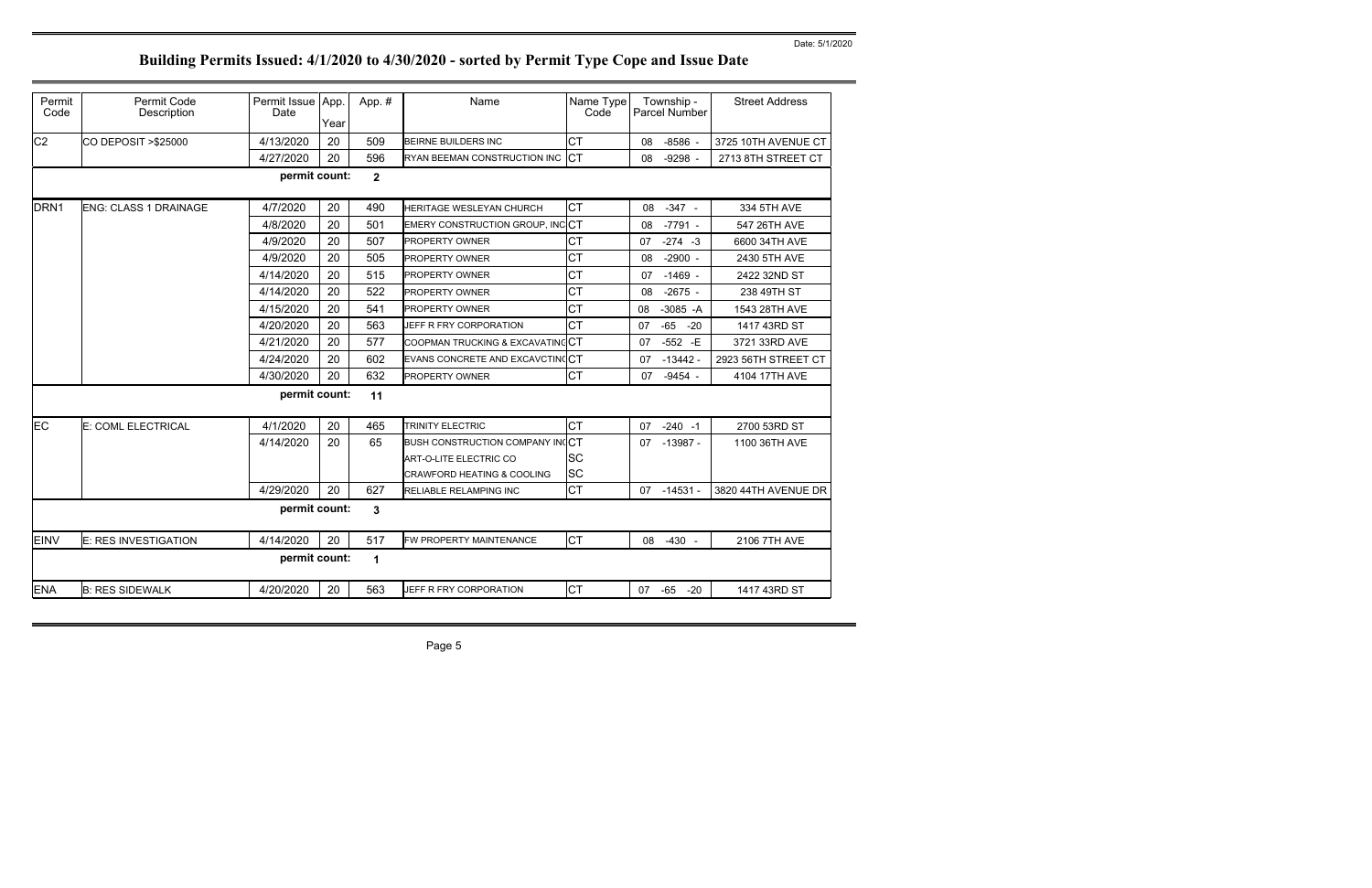Page 5b

| <b>Application Type</b><br>Description   | <b>Permit Status</b>  | Estimated<br>Value |
|------------------------------------------|-----------------------|--------------------|
| <b>BLDG: RES REMODEL</b>                 | PERMIT PRINTED        | \$95,279           |
| <b>BLDG: RES ADDITION</b>                | <b>PERMIT PRINTED</b> | \$35,000           |
|                                          | permit count:         | \$130,279          |
| <b>WRECK: 1 FAMILY HOUSE</b>             | PERMIT PRINTED        | \$0                |
| <b>ENG: DRAINAGE PERMIT</b>              | <b>PERMIT PRINTED</b> | \$0                |
| <b>ENG: DRAINAGE PERMIT</b>              | <b>PERMIT PRINTED</b> | \$0                |
| <b>ENG: DRAINAGE PERMIT</b>              | PERMIT PRINTED        | \$0                |
| <b>BLDG: GARAGES/CARPORTS</b>            | PERMIT PRINTED        | \$8,736            |
| <b>BLDG: GARAGES/CARPORTS</b>            | <b>PERMIT PRINTED</b> | \$17,500           |
| <b>BLDG: GARAGES/CARPORTS</b>            | PERMIT PRINTED        | \$8,400            |
| <b>ENG: DRAINAGE PERMIT</b>              | <b>PERMIT PRINTED</b> | \$0                |
| WRECK: 1 FAMILY HOUSE                    | PERMIT PRINTED        | \$0                |
| <b>BLDG: RES DRIVEWAY</b>                | PERMIT PRINTED        | \$0                |
| <b>BLDG: RES DRIVEWAY &amp; SIDEWALK</b> | PERMIT PRINTED        | \$0                |
|                                          | permit count:         | \$34,636           |
| <b>ELEC: REMODEL</b>                     | <b>PERMIT PRINTED</b> | \$20,000           |
| <b>BLDG: COML REMODEL</b>                | <b>PERMIT PRINTED</b> | \$200,000          |
| ELEC: REPAIR                             | PERMIT PRINTED        | \$70,000           |
|                                          | permit count:         | \$290,000          |
| <b>INVESTIGATION</b>                     | PERMIT PRINTED        | \$0                |
|                                          | permit count:         | \$0                |
| <b>ENG: DRAINAGE PERMIT</b>              | <b>PERMIT PRINTED</b> | \$0                |
|                                          |                       |                    |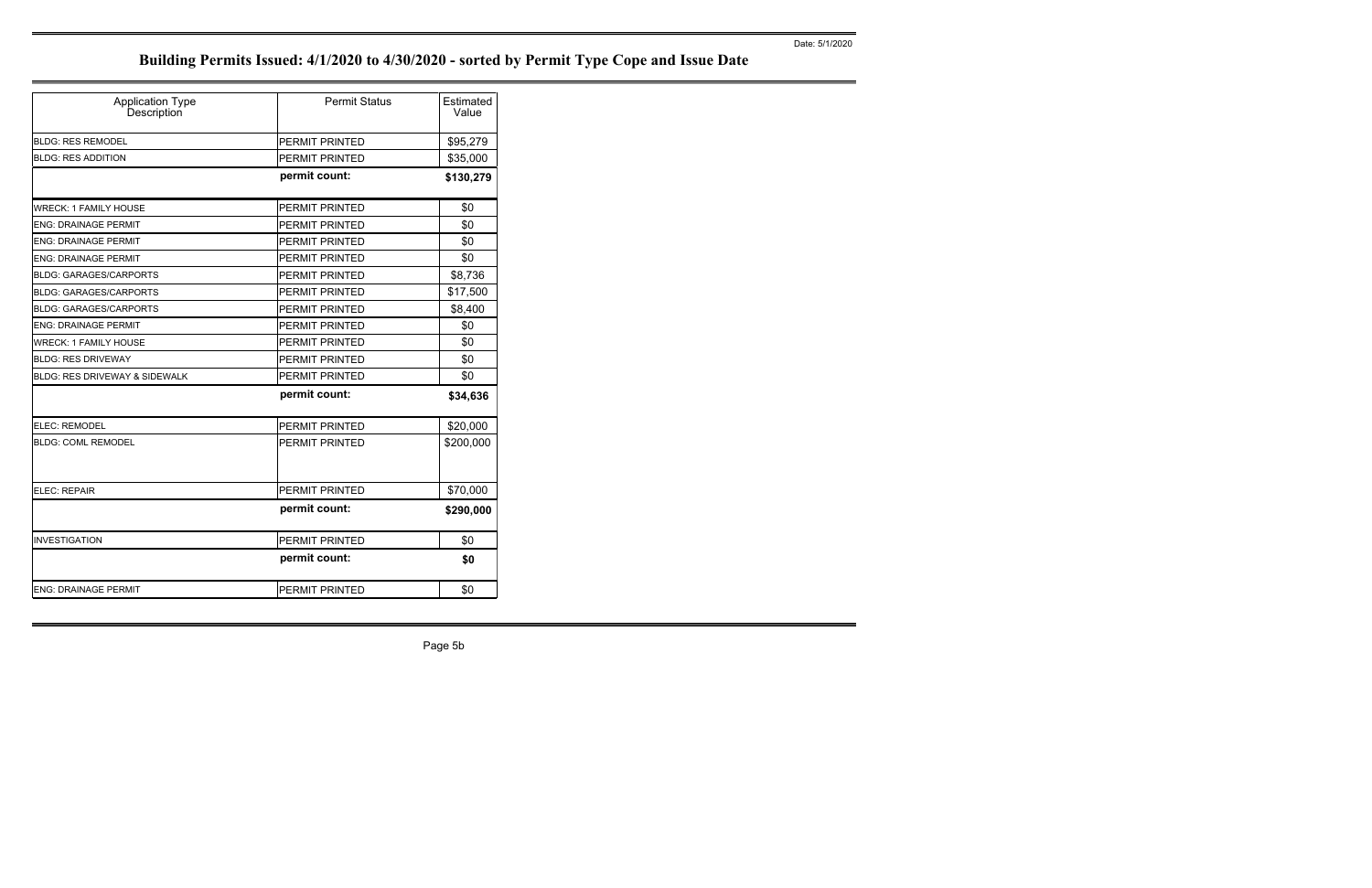| Permit<br>Code | Permit Code<br>Description | Permit Issue App.<br>Date | Year | App.#                   | Name                            | Name Type<br>Code | Township -<br>Parcel Number | <b>Street Address</b> |
|----------------|----------------------------|---------------------------|------|-------------------------|---------------------------------|-------------------|-----------------------------|-----------------------|
| <b>ENA</b>     | <b>B: RES SIDEWALK</b>     | 4/30/2020                 | 20   | 632                     | <b>PROPERTY OWNER</b>           | Iст               | 07 -9454 -                  | 4104 17TH AVE         |
|                |                            | permit count:             |      | $\mathbf{2}$            |                                 |                   |                             |                       |
| <b>ENB</b>     | <b>B: RES DRIVEWAY</b>     | 4/1/2020                  | 19   | 1540                    | <b>HAZELWOOD HOMES INC</b>      | <b>CT</b>         | $-14966 -$<br>07            | 4206 33RD AVE         |
|                |                            |                           |      |                         | <b>DEMARLIE MAINTENANCE</b>     | <b>SC</b>         |                             |                       |
|                |                            |                           |      |                         | VANOPDORP ELECTRIC INC.         | <b>SC</b>         |                             |                       |
|                |                            |                           |      |                         | <b>SCHEBLER COMPANY</b>         | <b>SC</b>         |                             |                       |
|                |                            | 4/15/2020                 | 20   | 518                     | PROPERTY OWNER                  | <b>CT</b>         | $-229 -$<br>08              | 2640 16TH ST          |
|                |                            | 4/24/2020                 | 20   | 602                     | EVANS CONCRETE AND EXCAVCTINGCT |                   | $-13442 -$<br>07            | 2923 56TH STREET CT   |
|                |                            | 4/30/2020                 | 20   | 632                     | PROPERTY OWNER                  | <b>CT</b>         | $-9454 -$<br>07             | 4104 17TH AVE         |
|                |                            | permit count:             |      | $\overline{\mathbf{4}}$ |                                 |                   |                             |                       |
| <b>ER</b>      | E: RES ELECTRICAL          | 4/1/2020                  | 20   | 466                     | <b>MOXIE SOLAR</b>              | <b>CT</b>         | $-7962 -$<br>08             | 1905 14TH ST          |
|                |                            | 4/8/2020                  | 20   | 424                     | <b>TAYLOR HOME IMPROVEMENTS</b> | <b>CT</b>         | $-3032 -$<br>08             | 2519 4TH ST           |
|                |                            |                           |      |                         | POINT ELECTRIC                  | <b>SC</b>         |                             |                       |
|                |                            | 4/9/2020                  | 20   | 504                     | PIZANO ELECTRIC INC             | <b>CT</b>         | $-6405 - B$<br>08           | 2515 11TH AVE         |
|                |                            | 4/13/2020                 | 20   | 445                     | <b>PROPERTY OWNER</b>           | <b>CT</b>         | $-8438 -$<br>08             | 1670 30TH AVE         |
|                |                            |                           |      |                         | <b>ROB'S PLUMBING</b>           | <b>SC</b>         |                             |                       |
|                |                            |                           |      |                         | OVE ELECTRIC OF THE QUAD CITI   | <b>SC</b>         |                             |                       |
|                |                            | 4/14/2020                 | 20   | 521                     | <b>CULLEN ELECTRIC SERVICE</b>  | <b>CT</b>         | $-359 -$<br>07              | 3330 47TH AVE         |
|                |                            | 4/14/2020                 | 20   | 524                     | ELECTRIC DOCTOR SERVICE LLC     | <b>CT</b>         | $-8090 -$<br>07             | 3505 26TH AVENUE B    |
|                |                            | 4/17/2020                 | 20   | 550                     | ADVANTAGE ELCTRL SERVICES INC   | Iст               | 07<br>$-359 -$              | 3410 46TH AVE         |
|                |                            | 4/17/2020                 | 20   | 549                     | ADVANTAGE ELCTRL SERVICES INC   | <b>ICT</b>        | $-359 -$<br>07              | 3410 45TH AVE         |
|                |                            | 4/21/2020                 | 20   | 581                     | ADVANTAGE ELCTRL SERVICES INC   | Iст               | 07<br>$-359 -$              | 3410 46TH AVE         |
|                |                            | 4/21/2020                 | 20   | 570                     | ROCK RIVER ELECTRIC INC         | <b>CT</b>         | $-6614 - 1$<br>08           | 3221 11TH AVENUE C    |
|                |                            | 4/23/2020                 | 20   | 164                     | PROPERTY OWNER                  | <b>CT</b>         | $-359 -$<br>07              | 3407 42ND AVE         |
|                |                            |                           |      |                         | <b>CRAWFORD COMPANY</b>         | <b>SC</b>         |                             |                       |
|                |                            |                           |      |                         | ADVANTAGE ELCTRL SERVICES INC   | <b>SC</b>         |                             |                       |
|                |                            | 4/23/2020                 | 19   | 2362                    | PROPERTY OWNER                  | <b>CT</b>         | 07<br>$-359 -$              | 3414 42ND AVE         |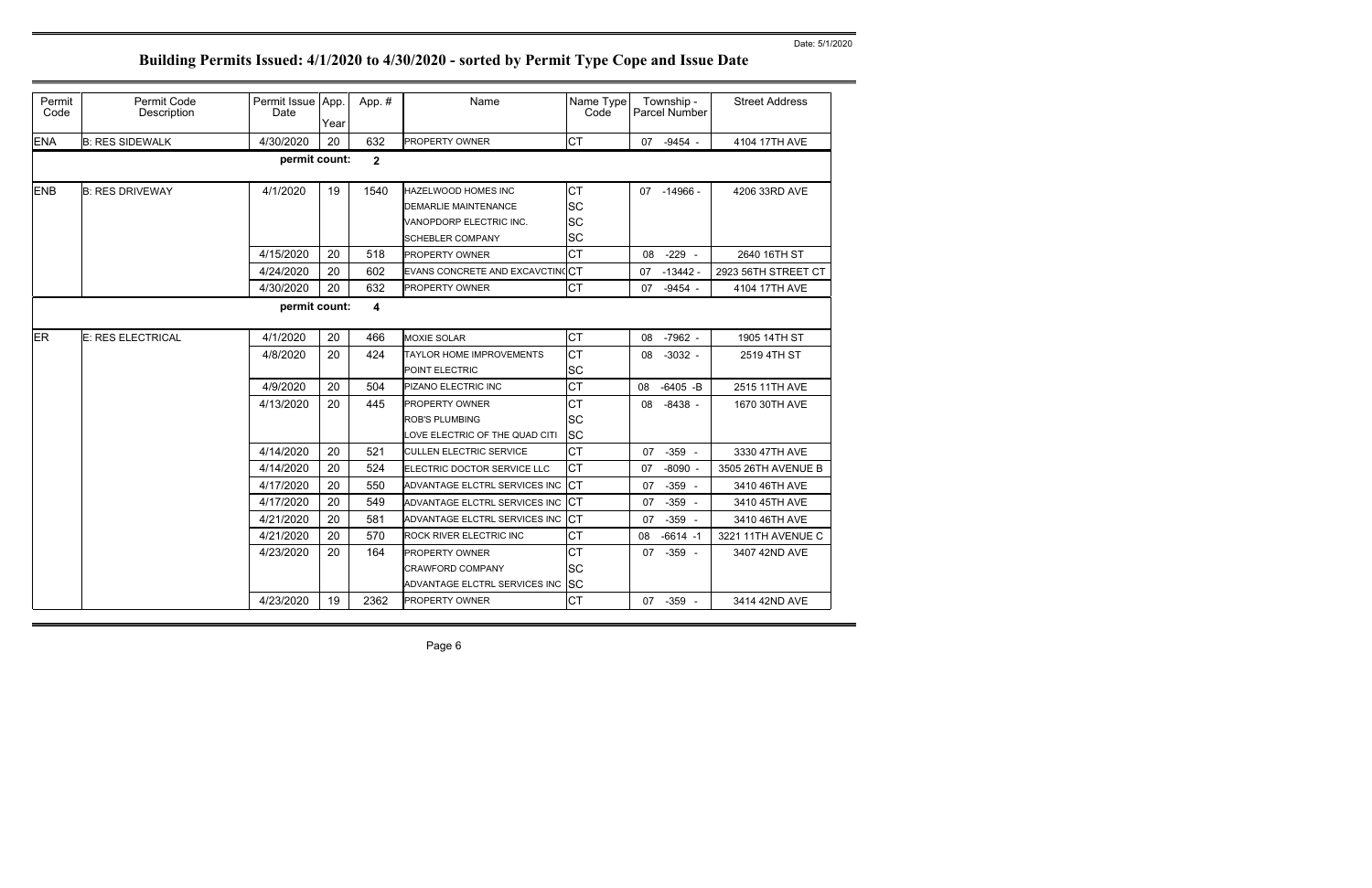Page 6b

| <b>Application Type</b><br>Description   | <b>Permit Status</b>      | Estimated<br>Value |
|------------------------------------------|---------------------------|--------------------|
| <b>BLDG: RES DRIVEWAY &amp; SIDEWALK</b> | <b>PERMIT PRINTED</b>     | \$0                |
|                                          | permit count:             | \$0                |
| BLDG:RES/NEW, SINGLE FAMILY DETACHED     | <b>PERMIT PRINTED</b>     | \$293,500          |
| <b>BLDG: RES DRIVEWAY</b>                | PERMIT PRINTED            | \$0                |
| <b>BLDG: RES DRIVEWAY</b>                | PERMIT PRINTED            | \$0                |
| <b>BLDG: RES DRIVEWAY &amp; SIDEWALK</b> | <b>PERMIT PRINTED</b>     | \$0                |
|                                          | permit count:             | \$293,500          |
| <b>ELEC: SERVICE</b>                     | FINAL INSPECTION COMPLETE | \$0                |
| <b>BLDG: MISC STRUCTURE</b>              | <b>PERMIT PRINTED</b>     | \$10,000           |
| ELEC: SERVICE                            | FINAL INSPECTION COMPLETE | \$1,700            |
| <b>BLDG: RES MAINTENANCE/REPAIR</b>      | PERMIT PRINTED            | \$3,000            |
| <b>ELEC: REPAIR</b>                      | <b>PERMIT PRINTED</b>     | \$0                |
| ELEC: WIRING, MISC                       | FINAL INSPECTION COMPLETE | \$0                |
| <b>ELEC: REPAIR</b>                      | PERMIT PRINTED            | \$900              |
| <b>ELEC: TEMPORARY SERVICE</b>           | PERMIT PRINTED            | \$600              |
| ELEC: SERVICE                            | PERMIT PRINTED            | \$0                |
| <b>ELEC: SERVICE</b>                     | PERMIT PRINTED            | \$0                |
| <b>BLDG: MISC STRUCTURE</b>              | PERMIT PRINTED            | \$15,150           |
| <b>BLDG: MISC STRUCTURE</b>              | <b>PERMIT PRINTED</b>     | \$15,150           |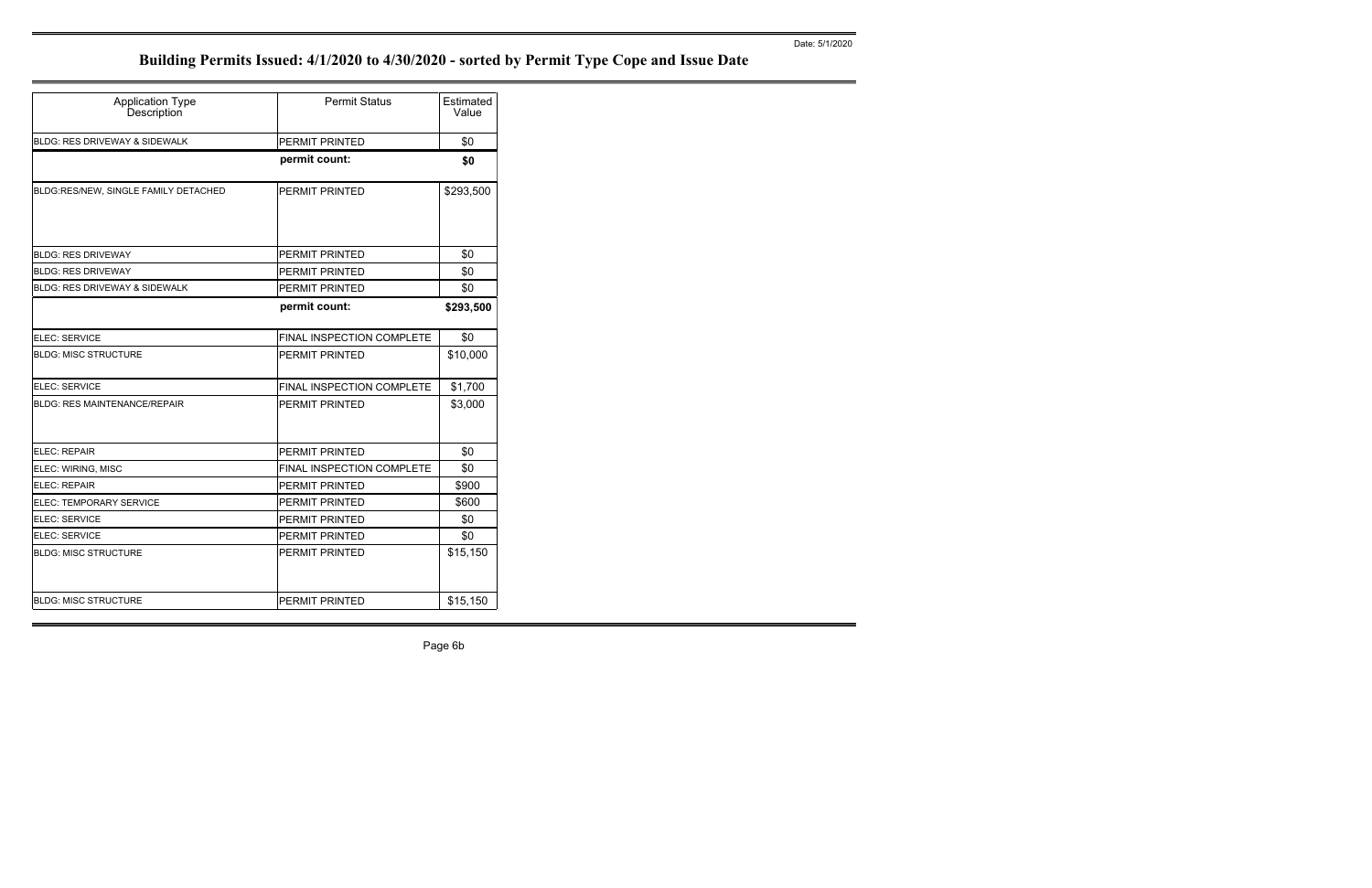| Permit<br>Code   | Permit Code<br>Description    | Permit Issue App.<br>Date | Year | App.#                   | Name                                  | Name Type<br>Code | Township -<br>Parcel Number | <b>Street Address</b> |
|------------------|-------------------------------|---------------------------|------|-------------------------|---------------------------------------|-------------------|-----------------------------|-----------------------|
| <b>ER</b>        | E: RES ELECTRICAL             | 4/23/2020                 | 19   | 2362                    | ADVANTAGE ELCTRL SERVICES INC SC      |                   | $-359 -$<br>07              | 3414 42ND AVE         |
|                  |                               | 4/23/2020                 | 19   | 2364                    | <b>PROPERTY OWNER</b>                 | <b>CT</b>         | 07<br>$-359 -$              | 3417 42ND AVE         |
|                  |                               |                           |      |                         | ADVANTAGE ELCTRL SERVICES INC SC      |                   |                             |                       |
|                  |                               | 4/23/2020                 | 19   | 2365                    | <b>PROPERTY OWNER</b>                 | <b>CT</b>         | 07<br>$-359 -$              | 3418 42ND AVE         |
|                  |                               |                           |      |                         | <b>CRAWFORD COMPANY</b>               | <b>SC</b>         |                             |                       |
|                  |                               |                           |      |                         | ADVANTAGE ELCTRL SERVICES INC SC      |                   |                             |                       |
|                  |                               | 4/23/2020                 | 19   | 2366                    | PROPERTY OWNER                        | <b>CT</b>         | 07 -359 -                   | 3420 42ND AVE         |
|                  |                               |                           |      |                         | ADVANTAGE ELCTRL SERVICES INC SC      |                   |                             |                       |
|                  |                               | 4/27/2020                 | 20   | 600                     | FW PROPERTY MAINTENANCE               | <b>CT</b>         | $-2342 -$<br>08             | 1517 5TH ST           |
|                  |                               | 4/28/2020                 | 20   | 378                     | SAMPSON CONSTRUCTION                  | <b>CT</b>         | -14491 -<br>07              | 3431 76TH ST          |
|                  |                               |                           |      |                         | CENTURY ELECTRIC INC                  | <b>SC</b>         |                             |                       |
|                  |                               | permit count:             |      | 17                      |                                       |                   |                             |                       |
| <b>ERM</b>       | E: RES ELECTRIC METER SET     | 4/13/2020                 | 20   | 508                     | FW PROPERTY MAINTENANCE               | Iст               | $-8596 -28$<br>08           | 3713 11TH AVE         |
|                  |                               | permit count:             |      | $\mathbf 1$             |                                       |                   |                             |                       |
| ERM <sub>6</sub> | E: RES ELCT MTR RECNCT (6 MO) | 4/13/2020                 | 20   | 514                     | <b>PROPERTY OWNER</b>                 | <b>CT</b>         | $-359 -$<br>07              | 3330 47TH AVE         |
|                  |                               | 4/13/2020                 | 20   | 510                     | <b>PROPERTY OWNER</b>                 | <b>CT</b>         | 08<br>$-9443 -$             | 1106 2ND ST           |
|                  |                               | 4/17/2020                 | 20   | 551                     | <b>PROPERTY OWNER</b>                 | <b>CT</b>         | $-4733 -$<br>08             | 137 54TH ST           |
|                  |                               | permit count:             |      | $\mathbf{3}$            |                                       |                   |                             |                       |
| <b>MC</b>        | M: COML MECHANICAL            | 4/14/2020                 | 20   | 531                     | NORTHWEST MECHANICAL                  | <b>CT</b>         | 08<br>$-4784 - 3$           | 1501 RIVER DR         |
|                  |                               | 4/21/2020                 | 20   | 65                      | BUSH CONSTRUCTION COMPANY INCCT       |                   | 07 -13987 -                 | 1100 36TH AVE         |
|                  |                               |                           |      |                         | <b>ART-O-LITE ELECTRIC CO</b>         | <b>SC</b>         |                             |                       |
|                  |                               |                           |      |                         | <b>CRAWFORD HEATING &amp; COOLING</b> | <b>SC</b>         |                             |                       |
|                  |                               | 4/21/2020                 | 20   | 567                     | BRADY COMPANY, JL                     | <b>CT</b>         | 07<br>$-9837 -$             | 1586 37TH AVE         |
|                  |                               | 4/27/2020                 | 20   | 615                     | BRADY COMPANY, JL                     | <b>CT</b>         | 07<br>$-397 - 8$            | 400 JOHN DEERE RD     |
|                  |                               | permit count:             |      | $\overline{\mathbf{4}}$ |                                       |                   |                             |                       |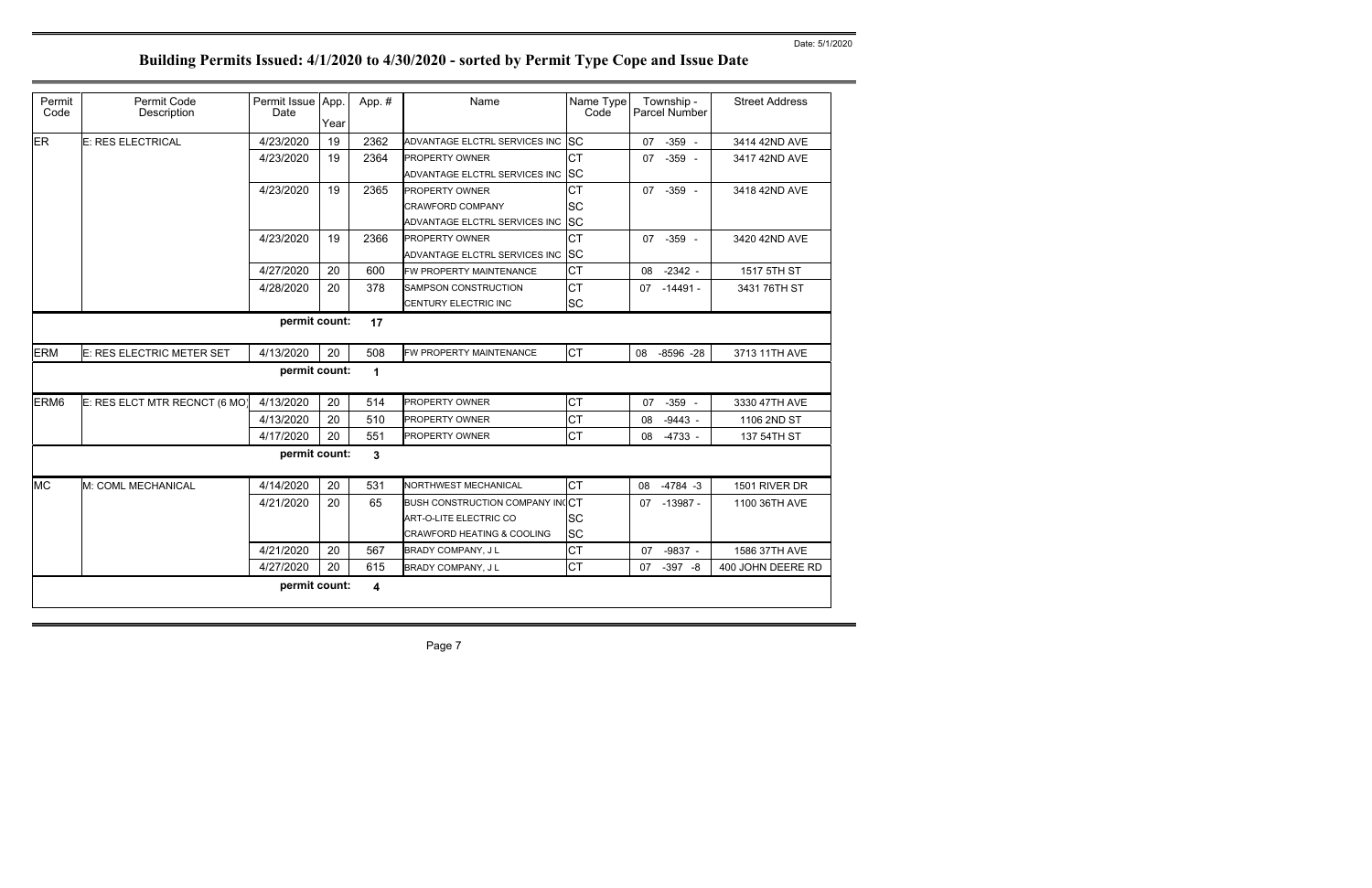Page 7b

| <b>Application Type</b><br>Description | <b>Permit Status</b>      | Estimated<br>Value |
|----------------------------------------|---------------------------|--------------------|
| <b>BLDG: MISC STRUCTURE</b>            | <b>PERMIT PRINTED</b>     | \$15,150           |
| <b>BLDG: MISC STRUCTURE</b>            | PERMIT PRINTED            | \$15,150           |
| <b>BLDG: MISC STRUCTURE</b>            | <b>PERMIT PRINTED</b>     | \$15,150           |
| <b>BLDG: MISC STRUCTURE</b>            | <b>PERMIT PRINTED</b>     | \$15,150           |
| ELEC: SERVICE                          | <b>PERMIT PRINTED</b>     | \$0                |
| <b>BLDG: RES ADDITION</b>              | <b>PERMIT PRINTED</b>     | \$22,500           |
|                                        | permit count:             | \$114,450          |
| <b>ELEC: SERVICE</b>                   | FINAL INSPECTION COMPLETE | \$0                |
|                                        | permit count:             | \$0                |
| ELCT: ELCT MTR RECONNCT AFTER 6 MONTHS | PERMIT PRINTED            | \$0                |
| ELEC: SERVICE                          | FINAL INSPECTION COMPLETE | \$0                |
| ELEC: SERVICE                          | PERMIT PRINTED            | \$0                |
|                                        | permit count:             | \$0                |
| HTG: AIR CONDITIONING, REPLACE         | PERMIT PRINTED            | \$120,000          |
| <b>BLDG: COML REMODEL</b>              | <b>PERMIT PRINTED</b>     | \$200,000          |
| HTG: FURNACE/AC, REPLACE               | PERMIT PRINTED            | \$7,000            |
| HTG: AIR CONDITIONING, REPLACE         | PERMIT PRINTED            | \$4,954            |
|                                        | permit count:             | \$331,954          |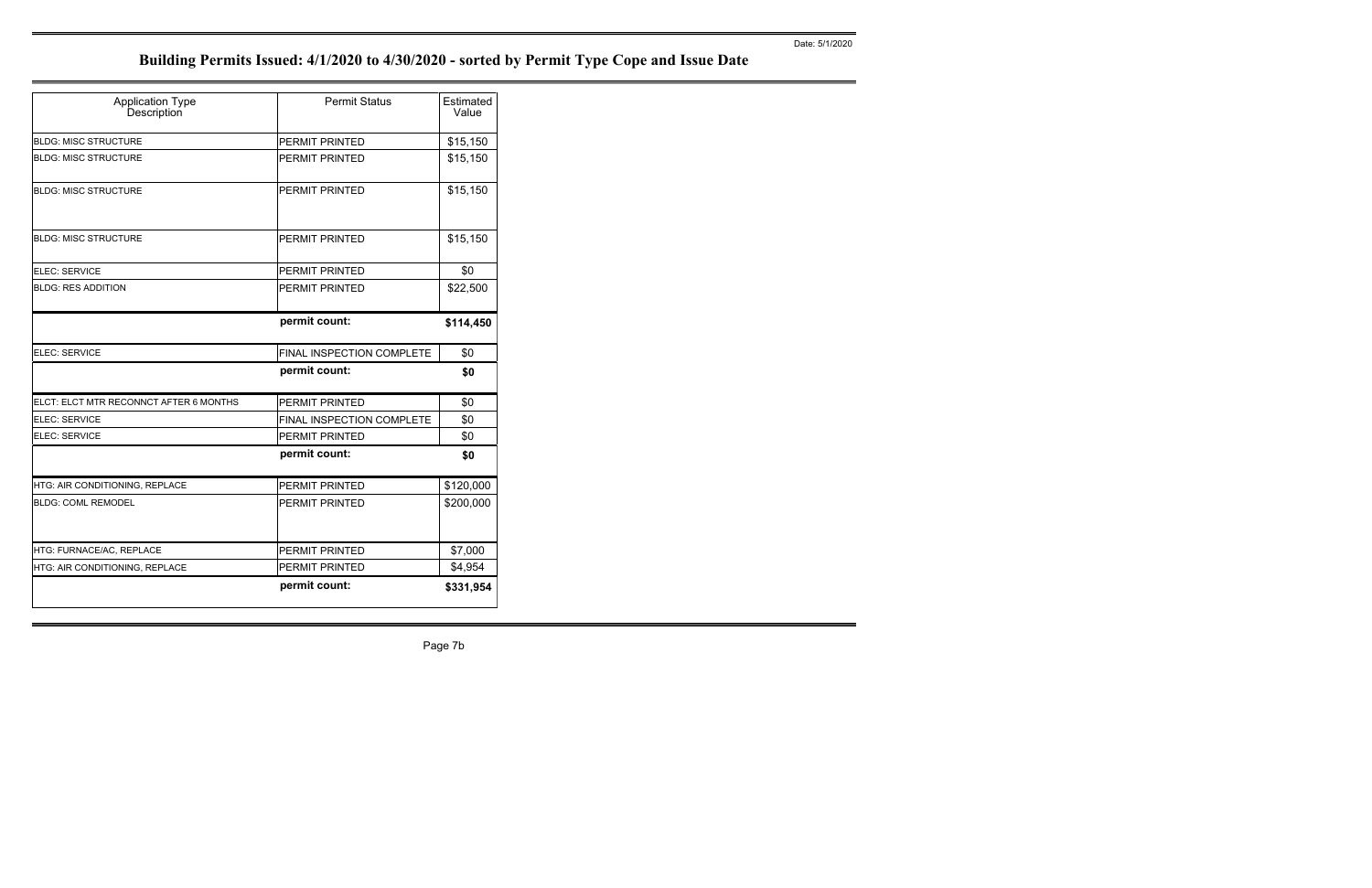| Permit<br>Code | Permit Code<br>Description   | Permit Issue App.<br>Date | Year | App.# | Name                                | Name Type<br>Code | Township -<br>Parcel Number | <b>Street Address</b> |
|----------------|------------------------------|---------------------------|------|-------|-------------------------------------|-------------------|-----------------------------|-----------------------|
| <b>MR</b>      | M: RES MECHANICAL            | 4/3/2020                  | 20   | 475   | <b>FREED HEATING &amp; AC</b>       | <b>CT</b>         | $-7691 -$<br>08             | 1602 11TH ST          |
|                |                              | 4/8/2020                  | 20   | 495   | <b>FREED HEATING &amp; AC</b>       | <b>CT</b>         | $-7900 -$<br>08             | 2005 16TH ST          |
|                |                              | 4/14/2020                 | 20   | 530   | TOTAL MAINTENANCE INC               | <b>CT</b>         | $-10104 -$<br>07            | 5032 44TH AVE         |
|                |                              | 4/14/2020                 | 20   | 527   | <b>BRADY COMPANY, JL</b>            | <b>CT</b>         | 07<br>$-11416 -$            | 3304 56TH ST          |
|                |                              | 4/14/2020                 | 20   | 526   | DOUG'S HEATING & AIR COND           | <b>CT</b>         | $-13741 -$<br>07            | 1745 30TH AVENUE DR   |
|                |                              | 4/14/2020                 | 20   | 529   | <b>FAMILY HEATING &amp; COOLING</b> | <b>CT</b>         | $-1777 -$<br>07             | 1907 34TH ST          |
|                |                              | 4/14/2020                 | 20   | 528   | <b>FREED HEATING &amp; AC</b>       | <b>CT</b>         | $-2396 - B$<br>07           | 3310 39TH ST          |
|                |                              | 4/14/2020                 | 20   | 525   | <b>BRADY COMPANY, JL</b>            | <b>CT</b>         | $-9836 -$<br>07             | 1582 37TH AVE         |
|                |                              | 4/14/2020                 | 20   | 533   | <b>FAMILY HEATING &amp; COOLING</b> | <b>CT</b>         | $-6699 - 60$<br>80          | 539 29TH AVE          |
|                |                              | 4/21/2020                 | 20   | 565   | BRADY COMPANY, J L                  | <b>CT</b>         | $-10805 -$<br>07            | 4705 49TH AVE         |
|                |                              | 4/22/2020                 | 20   | 583   | PETERSEN PLUMBING AND HEATING CT    |                   | $-11241 -$<br>07            | 5010 52ND AVE         |
|                |                              | 4/24/2020                 | 20   | 595   | <b>BITLER HEATING</b>               | <b>CT</b>         | $-8090 -$<br>07             | 3505 26TH AVENUE B    |
|                |                              | 4/24/2020                 | 20   | 604   | <b>CUSH COMFORT</b>                 | <b>CT</b>         | $-6942 -$<br>08             | 1630 25TH AVE         |
|                |                              | 4/27/2020                 | 20   | 619   | <b>KALE HEATING &amp; AC</b>        | <b>CT</b>         | $-11413 -$<br>07            | 3211 56TH ST          |
|                |                              | 4/27/2020                 | 20   | 611   | KALE HEATING & AC                   | <b>CT</b>         | $-11952 -$<br>07            | 2631 45TH ST          |
|                |                              | 4/27/2020                 | 20   | 613   | JOHNSON HEATING & A/C INC           | <b>CT</b>         | $-13996 -$<br>07            | 3618 72ND ST          |
|                |                              | 4/27/2020                 | 20   | 616   | <b>BRADY COMPANY, JL</b>            | <b>CT</b>         | $-6655 -$<br>07             | 3701 14TH AVE         |
|                |                              | 4/27/2020                 | 20   | 618   | <b>BRADY COMPANY, JL</b>            | <b>CT</b>         | 07<br>$-9743 -$             | 4826 45TH AVE         |
|                |                              | 4/27/2020                 | 20   | 612   | TOTAL MAINTENANCE INC               | <b>CT</b>         | $-3096 - 8$<br>08           | 3209 4TH ST           |
|                |                              | 4/27/2020                 | 20   | 607   | <b>BITLER HEATING</b>               | <b>CT</b>         | $-3894 -$<br>08             | 1226 16TH ST          |
|                |                              | 4/27/2020                 | 20   | 614   | PRECISION AIR HTG & AC INC          | <b>CT</b>         | 08<br>$-4878 -$             | 1015 13TH AVE         |
|                |                              | 4/27/2020                 | 20   | 620   | <b>FREED HEATING &amp; AC</b>       | <b>CT</b>         | $-6461 - 6$<br>08           | 3006 15TH STREET A    |
|                |                              | 4/27/2020                 | 20   | 610   | <b>GABRILSON HEATING &amp; AC</b>   | <b>CT</b>         | 08<br>$-8689 -$             | 704 22ND AVENUE CT    |
|                |                              | 4/28/2020                 | 20   | 623   | CBC PLUMBING HEATING & AIR LLC      | <b>CT</b>         | $-7746 -$<br>08             | 2619 6TH AVE          |
|                |                              | 4/29/2020                 | 20   | 626   | <b>FREED HEATING &amp; AC</b>       | <b>CT</b>         | $-3410 -$<br>08             | 1141 12TH AVE         |
|                |                              | permit count:             |      | 25    |                                     |                   |                             |                       |
| <b>MRM</b>     | <b>M: RES MECH METER SET</b> | 4/2/2020                  | 20   | 471   | <b>BITLER HEATING</b>               | <b>CT</b>         | 08<br>$-1696 -$             | 1120 22ND ST          |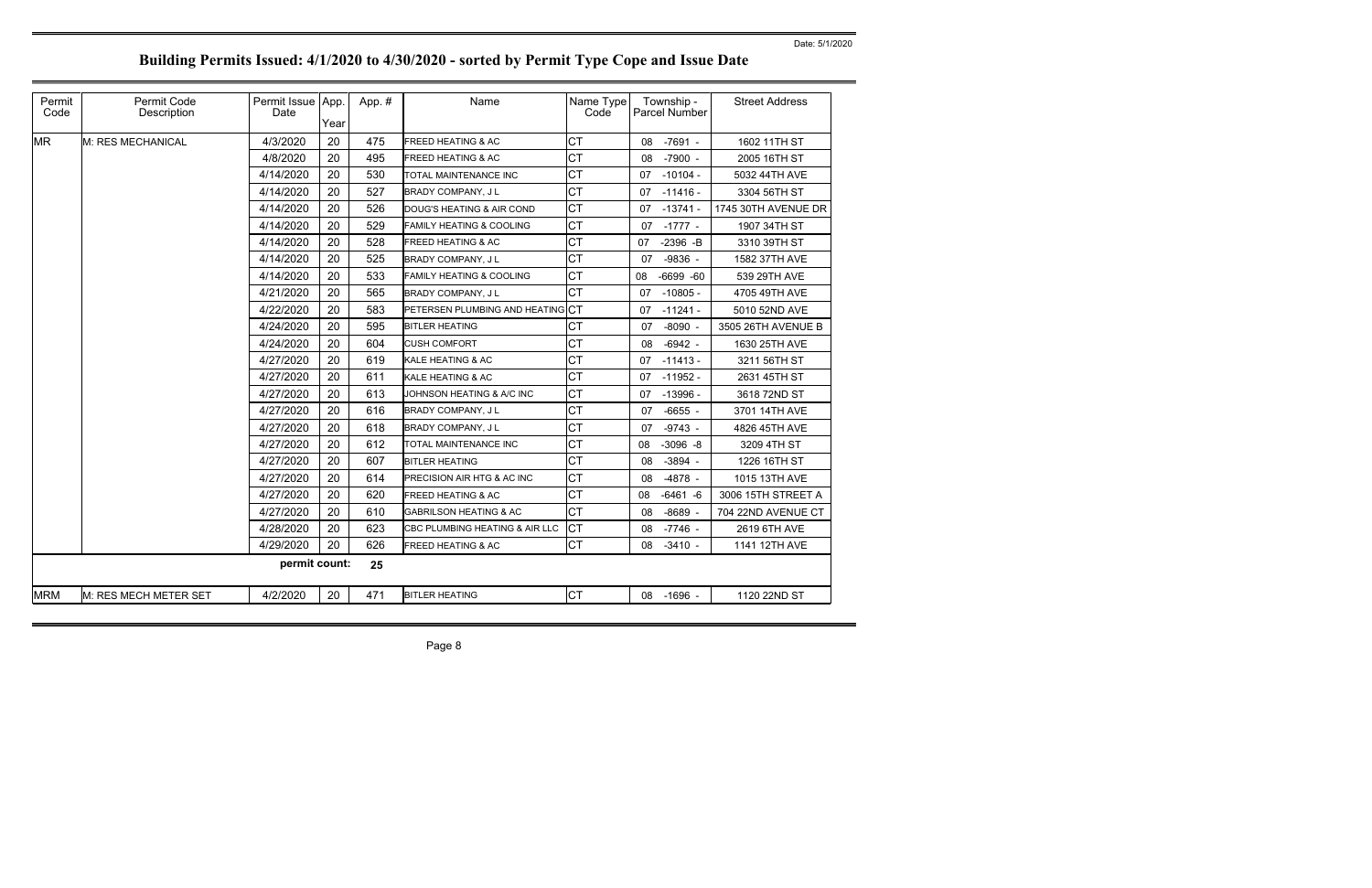Page 8b

| <b>Application Type</b><br>Description       | <b>Permit Status</b>  | Estimated<br>Value |
|----------------------------------------------|-----------------------|--------------------|
| HTG: FURNACE/AC, REPLACE                     | <b>PERMIT PRINTED</b> | \$2,200            |
| HTG: BOILER/FURNACE, REPLACE                 | <b>PERMIT PRINTED</b> | \$2,850            |
| HTG: BOILER/FURNACE, REPLACE                 | <b>PERMIT PRINTED</b> | \$3,503            |
| HTG: FURNACE/AC, REPLACE                     | PERMIT PRINTED        | \$8,000            |
| HTG: FURNACE/AC, REPLACE                     | <b>PERMIT PRINTED</b> | \$8,717            |
| HTG: BOILER/FURNACE, REPLACE                 | <b>PERMIT PRINTED</b> | \$1,865            |
| HTG: BOILER/FURNACE, REPLACE                 | <b>PERMIT PRINTED</b> | \$3,000            |
| HTG: FURNACE/AC, REPLACE                     | <b>PERMIT PRINTED</b> | \$4,000            |
| HTG: AIR CONDITIONING, REPLACE               | <b>PERMIT PRINTED</b> | \$3,100            |
| HTG: FURNACE/AC, REPLACE                     | <b>PERMIT PRINTED</b> | \$6,000            |
| HTG: FURNACE/AC, REPLACE                     | <b>PERMIT PRINTED</b> | \$7,000            |
| <b>HTG: GAS PIPING</b>                       | <b>PERMIT PRINTED</b> | \$275              |
| HTG: AIR CONDITIONING, REPLACE               | PERMIT PRINTED        | \$4,000            |
| HTG: AIR CONDITIONING, REPLACE               | <b>PERMIT PRINTED</b> | \$5,050            |
| HTG: FURNACE/AC, REPLACE                     | PERMIT PRINTED        | \$8,190            |
| HTG: FURNACE/AC, REPLACE                     | PERMIT PRINTED        | \$6,292            |
| HTG: AIR CONDITIONING, REPLACE               | <b>PERMIT PRINTED</b> | \$4,000            |
| <b>HTG: AIR CONDITIONING, REPLACE</b>        | <b>PERMIT PRINTED</b> | \$3,000            |
| HTG: FURNACE/AC, REPLACE                     | PERMIT PRINTED        | \$5,727            |
| HTG: FURNACE/AC, REPLACE                     | <b>PERMIT PRINTED</b> | \$3,400            |
| HTG: FURNACE/AC, REPLACE                     | <b>PERMIT PRINTED</b> | \$5,681            |
| HTG: BOILER/FURNACE, REPLACE                 | <b>PERMIT PRINTED</b> | \$3,000            |
| HTG: FURNACE/AC, REPLACE                     | PERMIT PRINTED        | \$3,000            |
| HTG: AIR CONDITIONING, REPLACE               | <b>PERMIT PRINTED</b> | \$5,800            |
| HTG: BOILER/FURNACE, REPLACE                 | <b>PERMIT PRINTED</b> | \$2,950            |
|                                              | permit count:         | \$110,600          |
| <b>HTG: GAS MTR RECONNECT AFTER 6 MONTHS</b> | <b>PERMIT PRINTED</b> | \$105              |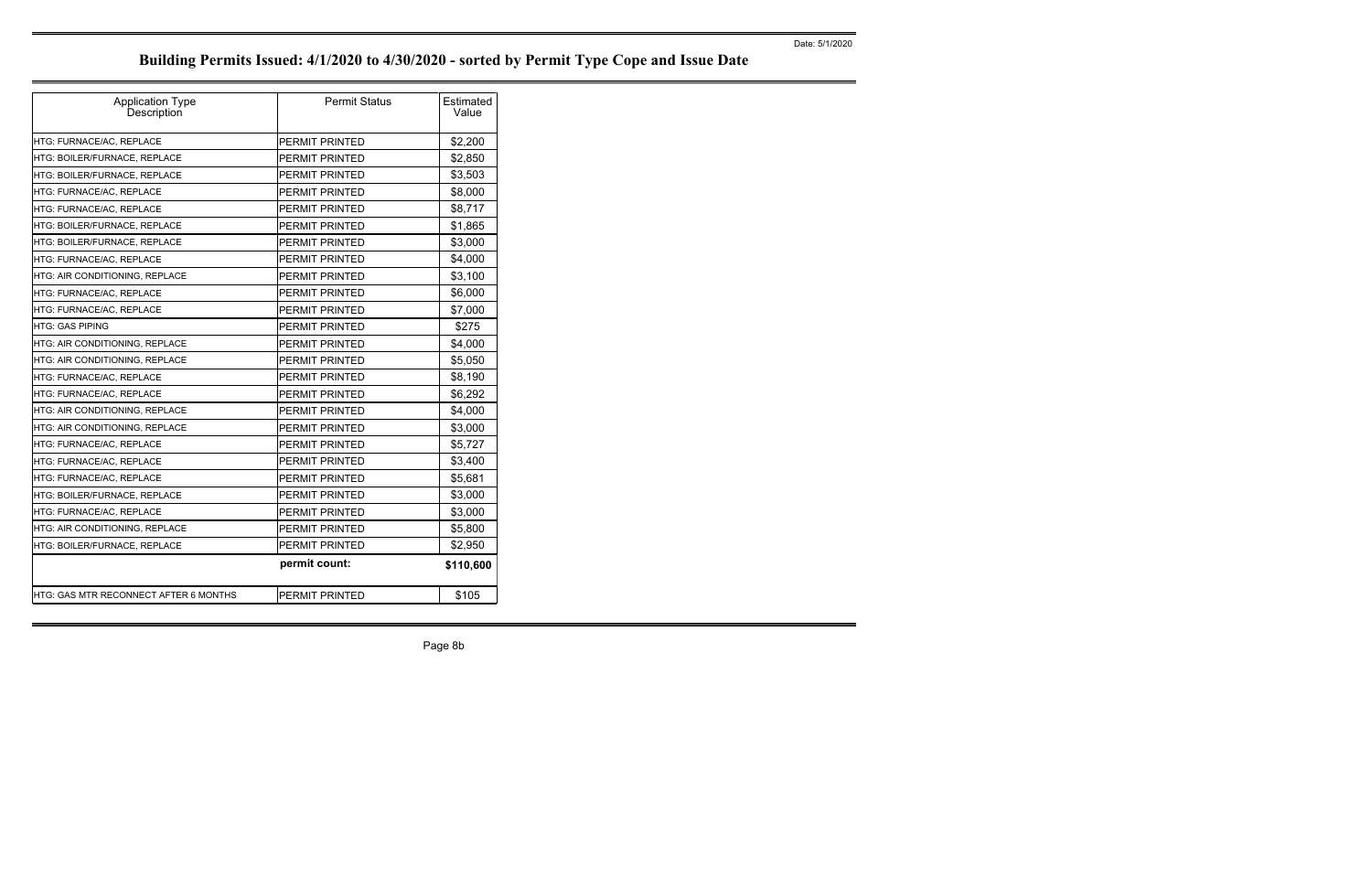| Permit<br>Code   | Permit Code<br>Description   | Permit Issue App.<br>Date | Year | App.#                   | Name                                  | Name Type<br>Code | Township -<br>Parcel Number | <b>Street Address</b> |
|------------------|------------------------------|---------------------------|------|-------------------------|---------------------------------------|-------------------|-----------------------------|-----------------------|
| <b>MRM</b>       | M: RES MECH METER SET        | 4/15/2020                 | 20   | 543                     | <b>CUSH COMFORT</b>                   | <b>CT</b>         | $-6942 -$<br>08             | 1630 25TH AVE         |
|                  |                              | permit count:             |      | $\mathbf{2}$            |                                       |                   |                             |                       |
| <b>PC</b>        | P: COML PLUMBING             | 4/14/2020                 | 19   | 2471                    | <b>WILLIAM A RANDOLPH INC</b>         | <b>CT</b>         | $-14482-$<br>07             | 3930 44TH AVENUE DR   |
|                  |                              |                           |      |                         | ALL STAR ELECTRIC, N.A. LLC           | <b>SC</b>         |                             |                       |
|                  |                              |                           |      |                         | GIESE SHEET METAL CO INC              | <b>SC</b>         |                             |                       |
|                  |                              |                           |      |                         | <b>JB CONTRACTING CORP</b>            | <b>SC</b>         |                             |                       |
|                  |                              | permit count:             |      | $\mathbf{1}$            |                                       |                   |                             |                       |
| PCR <sub>6</sub> | P: RES GAS MTR RECONCT (6 MO | 4/8/2020                  | 20   | 496                     | <b>ERICKSON PLUMBING</b>              | <b>CT</b>         | $-7580 - 1$<br>08           | 421 48TH ST           |
|                  |                              | permit count:             |      | $\mathbf{1}$            |                                       |                   |                             |                       |
| <b>PCTY</b>      | P: IN-HOUSE PLBG REPAIRS     | 4/28/2020                 | 20   | 624                     | RYAN & ASSOCIATES INC                 | <b>CT</b>         | 08 -8272 -                  | 400 19TH ST           |
|                  |                              | permit count:             |      | $\mathbf{1}$            |                                       |                   |                             |                       |
| <b>PCWH</b>      | P: COML WATER HEATER         | 4/1/2020                  | 20   | 463                     | <b>BLONDELL PLUMBING SERVICES</b>     | <b>CT</b>         | $07 - 13752 -$              | 600 35TH AVE          |
|                  |                              | permit count:             |      | $\mathbf{1}$            |                                       |                   |                             |                       |
| <b>PCWS</b>      | P: CITY WATER/SEWER          | 4/1/2020                  | 20   | 468                     | RIVER BEND PLUMBING SERVICES L CT     |                   | $-7918 -$<br>08             | 1917 15TH ST          |
|                  |                              | 4/3/2020                  | 20   | 479                     | <b>RAGAN COMPANY</b>                  | <b>CT</b>         | 77777 -<br>$\sim$           | 4128 69TH AVE         |
|                  |                              | 4/6/2020                  | 20   | 485                     | <b>RIVER BEND PLUMBING SERVICES L</b> | <b>CT</b>         | $-4159 -$<br>08             | 545 21ST AVE          |
|                  |                              | 4/17/2020                 | 20   | 555                     | <b>BRADY COMPANY, JL</b>              | <b>CT</b>         | $-8273 -$<br>08             | 428 19TH ST           |
|                  |                              | permit count:             |      | $\overline{\mathbf{4}}$ |                                       |                   |                             |                       |
| <b>PCX</b>       | P: COML EXCAVATION           | 4/21/2020                 | 20   | 569                     | <b>QUAD CITY PLUMBING</b>             | <b>CT</b>         | 07 -12830 -1                | 1522 47TH AVE         |
|                  |                              | permit count:             |      | $\mathbf{1}$            |                                       |                   |                             |                       |
| <b>PDR</b>       | P: RES DISCONNECT SWR/WTR S  | 4/15/2020                 | 20   | 536                     | <b>DEMARLIE MAINTENANCE</b>           | <b>CT</b>         | $-347 -$<br>08              | 334 5TH AVE           |
|                  |                              | 4/21/2020                 | 20   | 573                     | <b>ERICKSON PLUMBING</b>              | <b>CT</b>         | $-552$ $-E$<br>07           | 3721 33RD AVE         |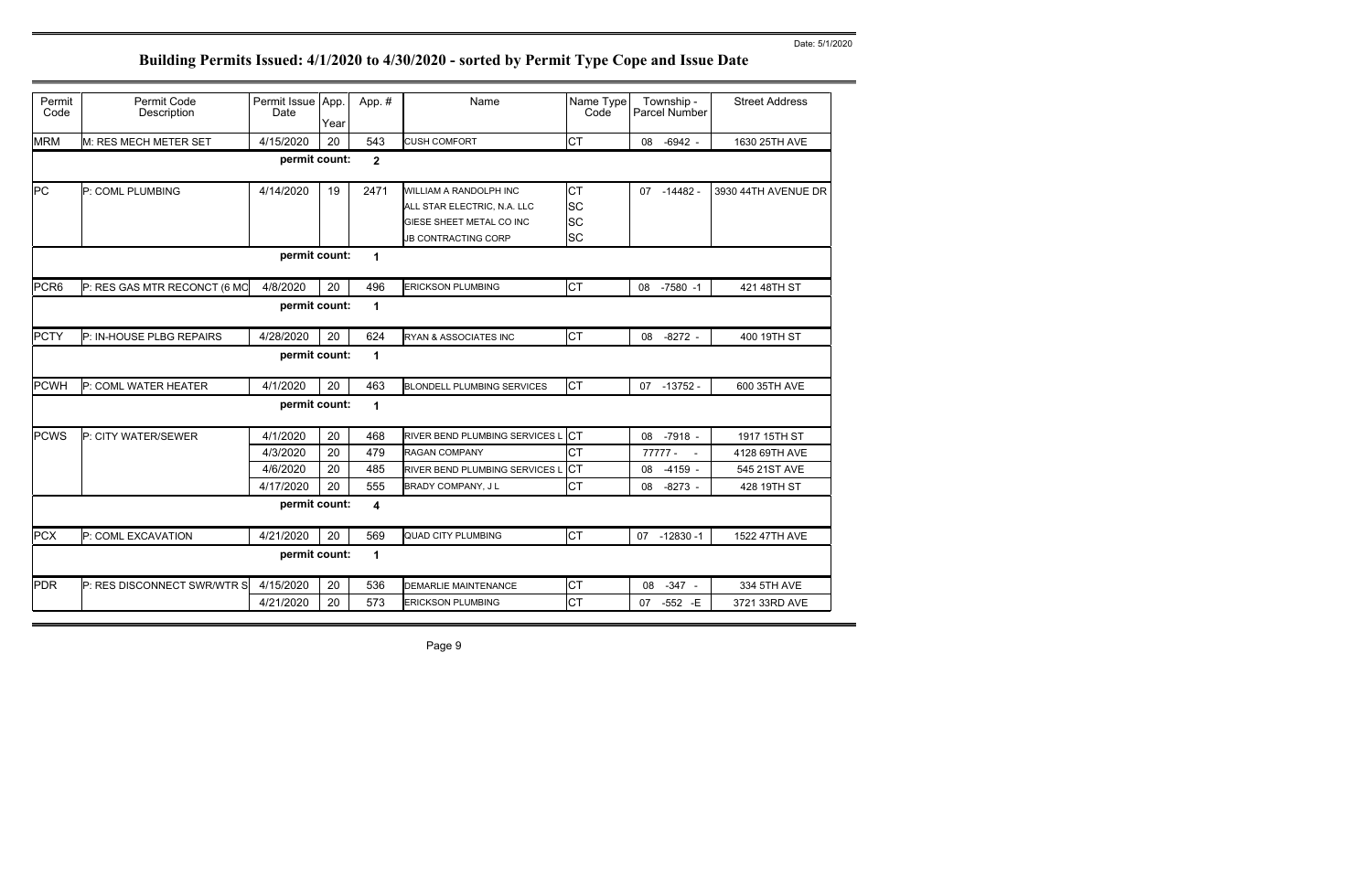Page 9b

| <b>Application Type</b><br>Description       | <b>Permit Status</b>      | Estimated<br>Value |
|----------------------------------------------|---------------------------|--------------------|
| <b>HTG: GAS MTR RECONNECT AFTER 6 MONTHS</b> | PERMIT PRINTED            | \$0                |
|                                              | permit count:             | \$105              |
| <b>BLDG: COML REMODEL</b>                    | FINAL INSPECTION COMPLETE | *########          |
|                                              | permit count:             | \$1,714,684        |
| PLBG: GAS MTR RECONNECT AFTER 6 MONTHS       | <b>PERMIT PRINTED</b>     | \$500              |
|                                              | permit count:             | \$500              |
| PLBG: IN-HOUSE REPAIRS                       | PERMIT PRINTED            | \$3,325            |
|                                              | permit count:             | \$3,325            |
| <b>PLBG: WATER HEATER</b>                    | PERMIT PRINTED            | \$1,000            |
|                                              | permit count:             | \$1,000            |
| <b>PLBG: SEWER REPAIR</b>                    | FINAL INSPECTION COMPLETE | \$2,500            |
| PLBG: SEWER SERVICE REPLACEMENT              | <b>PERMIT PRINTED</b>     | \$82,819           |
| PLBG: SEWER SERVICE REPLACEMENT              | PERMIT PRINTED            | \$600              |
| PLBG: WATER/SEWER MAIN                       | <b>PERMIT PRINTED</b>     | \$0                |
|                                              | permit count:             | \$85,919           |
| PLBG: SEWER SERVICE REPLACEMENT              | FINAL INSPECTION COMPLETE | \$5,000            |
|                                              | permit count:             | \$5,000            |
| PLBG: DISCONNECT WATER & SEWER SERVICE       | FINAL INSPECTION COMPLETE | \$500              |
| PLBG: DISCONNECT WATER & SEWER SERVICE       | FINAL INSPECTION COMPLETE | \$1,000            |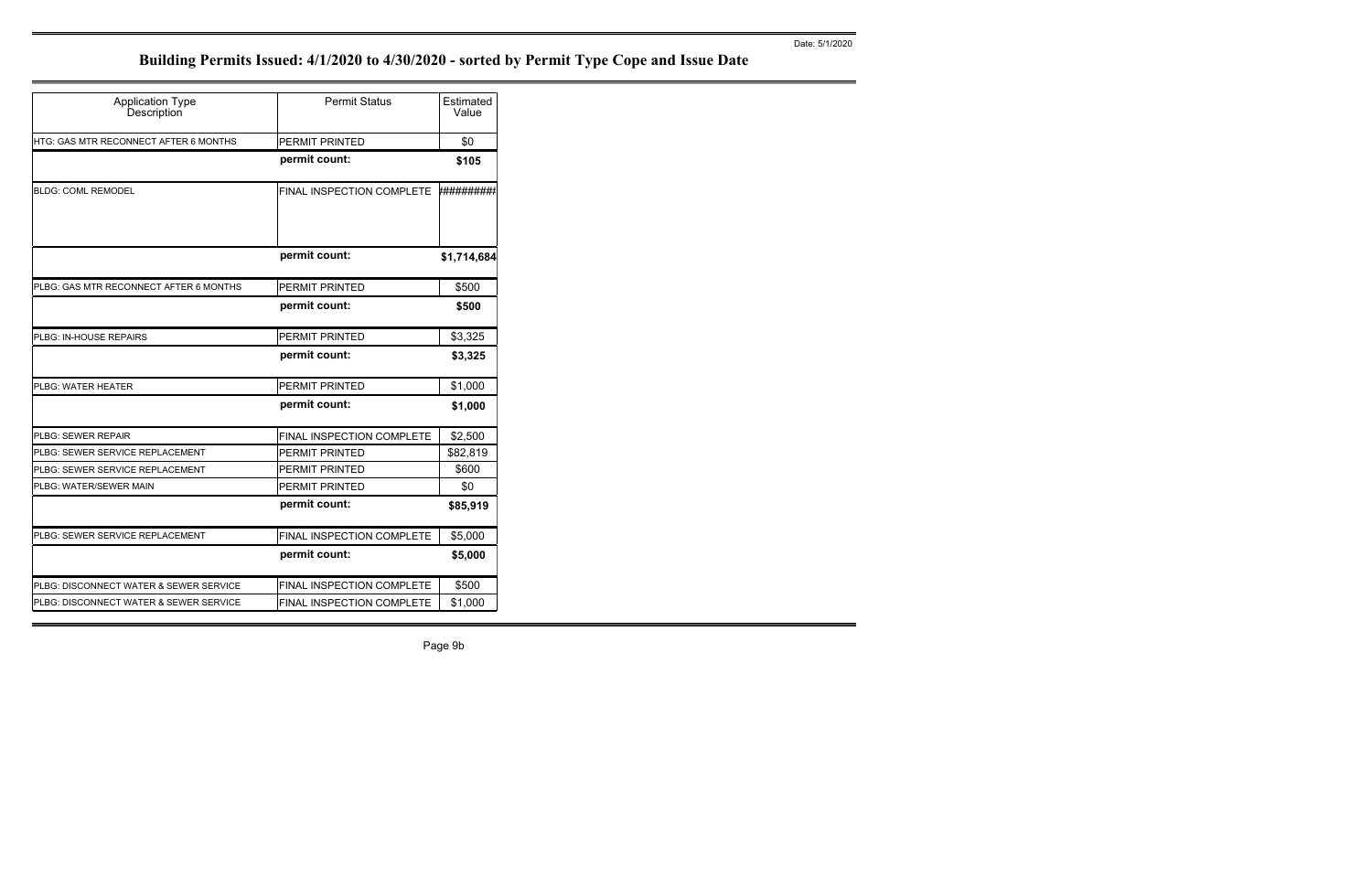| Permit<br>Code | Permit Code<br>Description      | Permit Issue App.<br>Date | Year | App.#        | Name                                    | Name Type<br>Code | Township -<br>Parcel Number | <b>Street Address</b> |  |
|----------------|---------------------------------|---------------------------|------|--------------|-----------------------------------------|-------------------|-----------------------------|-----------------------|--|
|                | permit count:<br>$\overline{2}$ |                           |      |              |                                         |                   |                             |                       |  |
| <b>PGR</b>     | P: RES GAS PIPING               | 4/22/2020                 | 20   | 584          | PETERSEN PLUMBING AND HEATING CT        |                   | 07<br>-14055 -              | 3308 44TH STREET CT   |  |
|                |                                 | 4/27/2020                 | 20   | 621          | HOMETOWN PLUMBING AND HEATING CT        |                   | $-12301 -$<br>07            | 3526 35TH ST          |  |
|                |                                 | permit count:             |      | $\mathbf{2}$ |                                         |                   |                             |                       |  |
| <b>PR</b>      | P: RES PLUMBING                 | 4/1/2020                  | 20   | 335          | WHITE OAK BUILDING & REMODEL            | <b>ICT</b>        | 08 -4653 -B                 | 601 45TH ST           |  |
|                |                                 |                           |      |              | TRI-CITY ELECTRIC COMPANY               | <b>SC</b>         |                             |                       |  |
|                |                                 |                           |      |              | <b>DEMARLIE MAINTENANCE</b>             | <b>SC</b>         |                             |                       |  |
|                |                                 | 4/1/2020                  | 20   | 467          | HOMETOWN PLUMBING AND HEATING CT        |                   | $-6513 -$<br>08             | 2807 17TH ST          |  |
|                |                                 | 4/2/2020                  | 20   | 469          | LENNY DESANTIAGO PLUMBING               | <b>CT</b>         | $-4286 -$<br>08             | 2426 14TH AVE         |  |
|                |                                 | 4/2/2020                  | 20   | 470          | TOUM PLUMBING                           | <b>CT</b>         | $-7110 -$<br>08             | 1821 10TH ST          |  |
|                |                                 | 4/9/2020                  | 20   | 337          | <b>BEAVER BUILDERS INC</b>              | <b>CT</b>         | $-15036 -$<br>07            | 6104 34TH AVENUE A CT |  |
|                |                                 |                           |      |              | <b>HANSSEN ELECTRIC</b>                 | <b>SC</b>         |                             |                       |  |
|                |                                 |                           |      |              | <b>GABRILSON HEATING &amp; AC</b>       | <b>SC</b>         |                             |                       |  |
|                |                                 |                           |      |              | AERO PLUMBING AND HEATING               | <b>SC</b>         |                             |                       |  |
|                |                                 | 4/15/2020                 | 20   | 534          | <b>BLONDELL PLUMBING SERVICES</b>       | <b>SC</b>         | $-6817 -28$<br>08           | 2309 9TH AVE          |  |
|                |                                 | 4/22/2020                 | 19   | 2121         | CARLOS CUSTOM BUILT CABINETS            | <b>CT</b>         | 08<br>$-5244 -$             | 1311 3RD STREET A     |  |
|                |                                 |                           |      |              | A+ PLUMBING                             | <b>SC</b>         |                             |                       |  |
|                |                                 | 4/24/2020                 | 20   | 603          | A+ PLUMBING                             | <b>CT</b>         | $-6071 -$<br>08             | 3209 15TH STREET C    |  |
|                |                                 | 4/24/2020                 | 20   | 599          | <b>PROPERTY OWNER</b>                   | <b>CT</b>         | 08<br>$-7580 - 1$           | 421 48TH ST           |  |
|                |                                 | permit count:             |      | 9            |                                         |                   |                             |                       |  |
| <b>PRM</b>     | P: RES WATER/SEWER MAIN         | 4/7/2020                  | 20   | 493          | HOMETOWN PLUMBING AND HEATING CT        |                   | 08<br>$-5942 -$             | 1006 5TH AVE          |  |
|                | permit count:<br>$\mathbf{1}$   |                           |      |              |                                         |                   |                             |                       |  |
| PRWH           | P: RES WATER HEATER             | 4/1/2020                  | 20   | 464          | <b>BLONDELL PLUMBING SERVICES</b>       | <b>SC</b>         | 07<br>$-1320 -$             | 2336 32ND ST          |  |
|                |                                 | 4/1/2020                  | 20   | 462          | <b>BLONDELL PLUMBING SERVICES</b>       | <b>CT</b>         | $-14701 -$<br>07            | 3710 72ND STREET CT   |  |
|                |                                 | 4/3/2020                  | 20   | 476          | <b>WATSON PLBG &amp; MECHANICAL INC</b> | Iст               | 07<br>$-1132 -$             | 2750 14TH AVE         |  |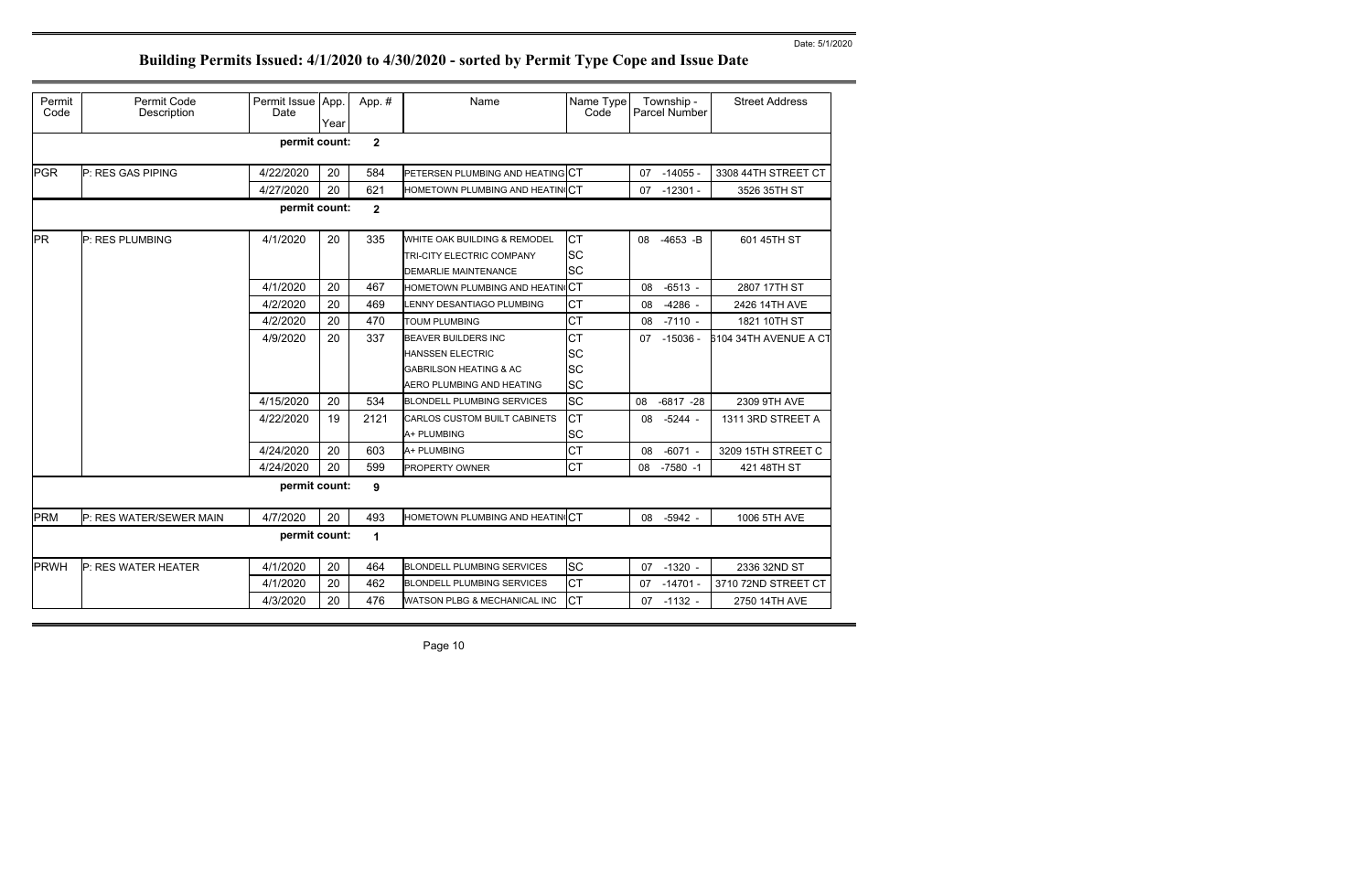Page 10b

| <b>Application Type</b><br>Description | <b>Permit Status</b>      | Estimated<br>Value |
|----------------------------------------|---------------------------|--------------------|
|                                        | permit count:             | \$1,500            |
| <b>PLBG: GAS PIPING</b>                | <b>PERMIT PRINTED</b>     | \$1,000            |
| PLBG: GAS PIPING                       | FINAL INSPECTION COMPLETE | \$1,350            |
|                                        | permit count:             | \$2,350            |
| <b>BLDG: RES REMODEL</b>               | PERMIT PRINTED            | \$13,700           |
| PLBG: INSTALLATION, RESIDENTIAL        | <b>PERMIT PRINTED</b>     | \$9,500            |
| PLBG: INSTALLATION, RESIDENTIAL        | PERMIT PRINTED            | \$3,900            |
| PLBG: INSTALLATION, RESIDENTIAL        | <b>PERMIT PRINTED</b>     | \$0                |
| <b>BLDG: RES REMODEL</b>               | <b>PERMIT PRINTED</b>     | \$21,000           |
| PLBG: INSTALLATION, RESIDENTIAL        | PERMIT PRINTED            | \$3,000            |
| <b>BLDG: RES REMODEL</b>               | PERMIT PRINTED            | \$25,000           |
| PLBG: INSTALLATION, RESIDENTIAL        | FINAL INSPECTION COMPLETE | \$2,000            |
| PLBG: INSTALLATION, RESIDENTIAL        | PERMIT PRINTED            | \$0                |
|                                        | permit count:             | \$78,100           |
| PLBG: WATER/SEWER MAIN                 | FINAL INSPECTION COMPLETE | \$2,000            |
|                                        | permit count:             | \$2,000            |
| <b>PLBG: WATER HEATER</b>              | PERMIT PRINTED            | \$1,000            |
| <b>PLBG: WATER HEATER</b>              | PERMIT PRINTED            | \$1,000            |
| PLBG: WATER HEATER                     | <b>PERMIT PRINTED</b>     | \$500              |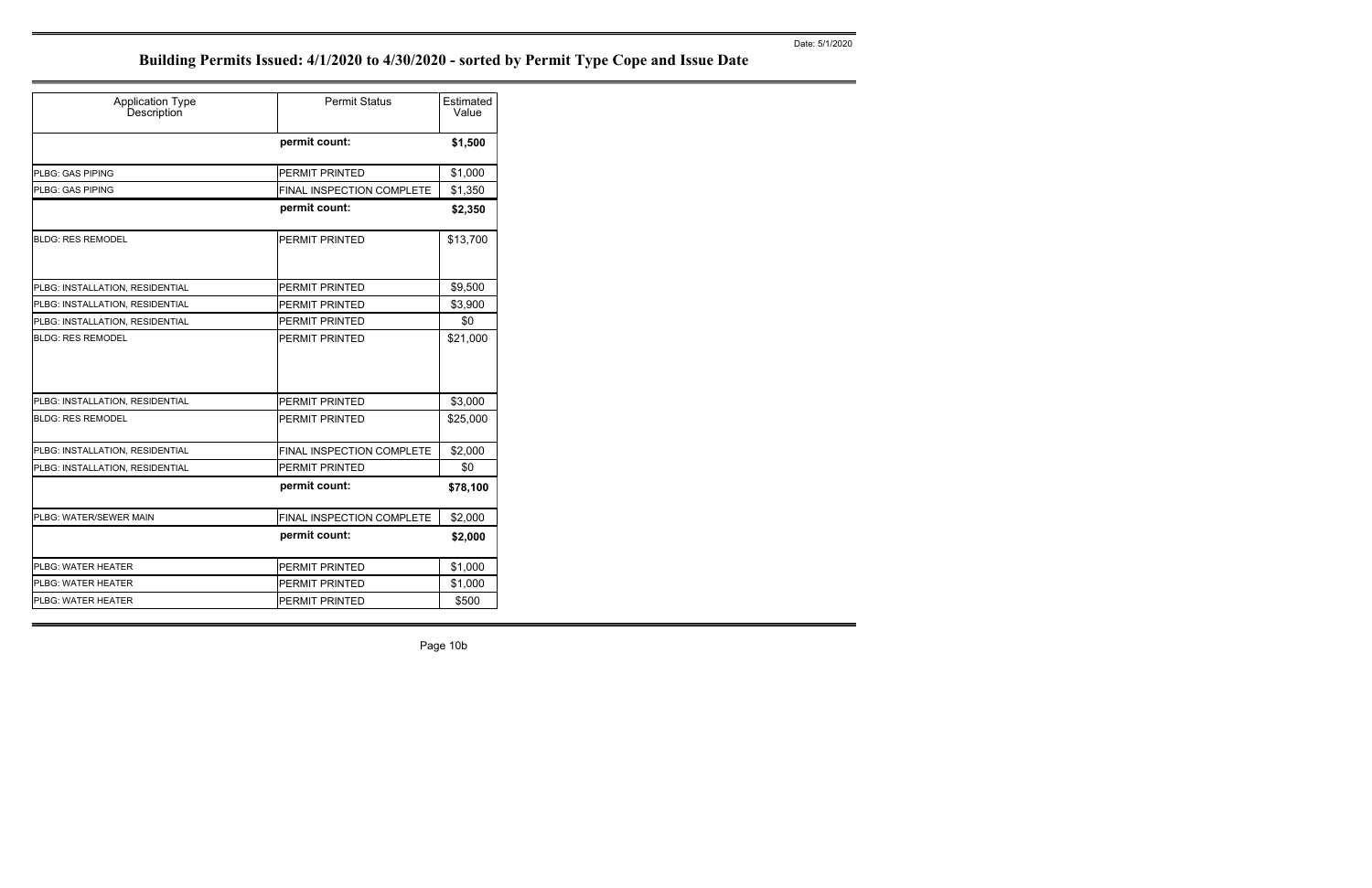| Permit<br>Code | Permit Code<br>Description | Permit Issue App.<br>Date |      | App. #         | Name                             | Name Type<br>Code | Township -<br>Parcel Number | <b>Street Address</b> |
|----------------|----------------------------|---------------------------|------|----------------|----------------------------------|-------------------|-----------------------------|-----------------------|
|                |                            |                           | Year |                |                                  |                   |                             |                       |
| <b>PRWH</b>    | <b>P: RES WATER HEATER</b> | 4/3/2020                  | 20   | 474            | RAGAN MECHANICAL INC.            | Iст               | $-517 - A$<br>08            | 3601 6TH AVE          |
|                |                            | 4/15/2020                 | 20   | 535            | <b>ERICKSON PLUMBING</b>         | <b>ICT</b>        | 07<br>$-14647 -$            | 7105 36TH AVENUE CT   |
|                |                            | 4/21/2020                 | 20   | 574            | WATSON PLUMBING AND MECHANIC/CT  |                   | $-11163 -$<br>07            | 4824 50TH AVE         |
|                |                            | 4/24/2020                 | 20   | 597            | DEMARLIE MAINTENANCE             | <b>ICT</b>        | 08<br>$-6942 -$             | 1630 25TH AVE         |
|                |                            | permit count:             |      | $\overline{7}$ |                                  |                   |                             |                       |
|                |                            |                           |      |                | <b>CJ NOW</b>                    |                   |                             |                       |
| <b>PRX</b>     | P: RES EXCAVATION          | 4/7/2020                  | 20   | 489            |                                  | Iст               | 07<br>$-7676 -$             | 2414 23RD AVENUE B    |
|                |                            | 4/8/2020                  | 20   | 497            | PETERSEN PLUMBING AND HEATING CT |                   | 08<br>$-4197 -$             | 1707 28TH AVE         |
|                |                            | 4/15/2020                 | 20   | 538            | TOTAL MAINTENANCE INC            | Iст               | $-1013 -$<br>07             | 1835 31ST ST          |
|                |                            | 4/15/2020                 | 20   | 537            | <b>CJ NOW</b>                    | <b>CT</b>         | $-119 -$<br>08              | 1808 12TH AVE         |
|                |                            | 4/21/2020                 | 20   | 572            | BRADY COMPANY, J L               | Iст               | 08<br>$-8447 -$             | 3300 16TH ST          |
|                |                            | permit count:             |      | 5              |                                  |                   |                             |                       |
|                |                            |                           |      |                |                                  |                   |                             |                       |
| <b>WGAR</b>    | <b>B: WRECK GARAGE</b>     | 4/23/2020                 | 20   | 592            | CENTER POINT CONSTRUCTION SERCT  |                   | $-3874 -$<br>08             | 1413 17TH ST          |
|                |                            | permit count:             |      | 1              |                                  |                   |                             |                       |
|                |                            | Total permits:            |      | 195            |                                  |                   |                             |                       |